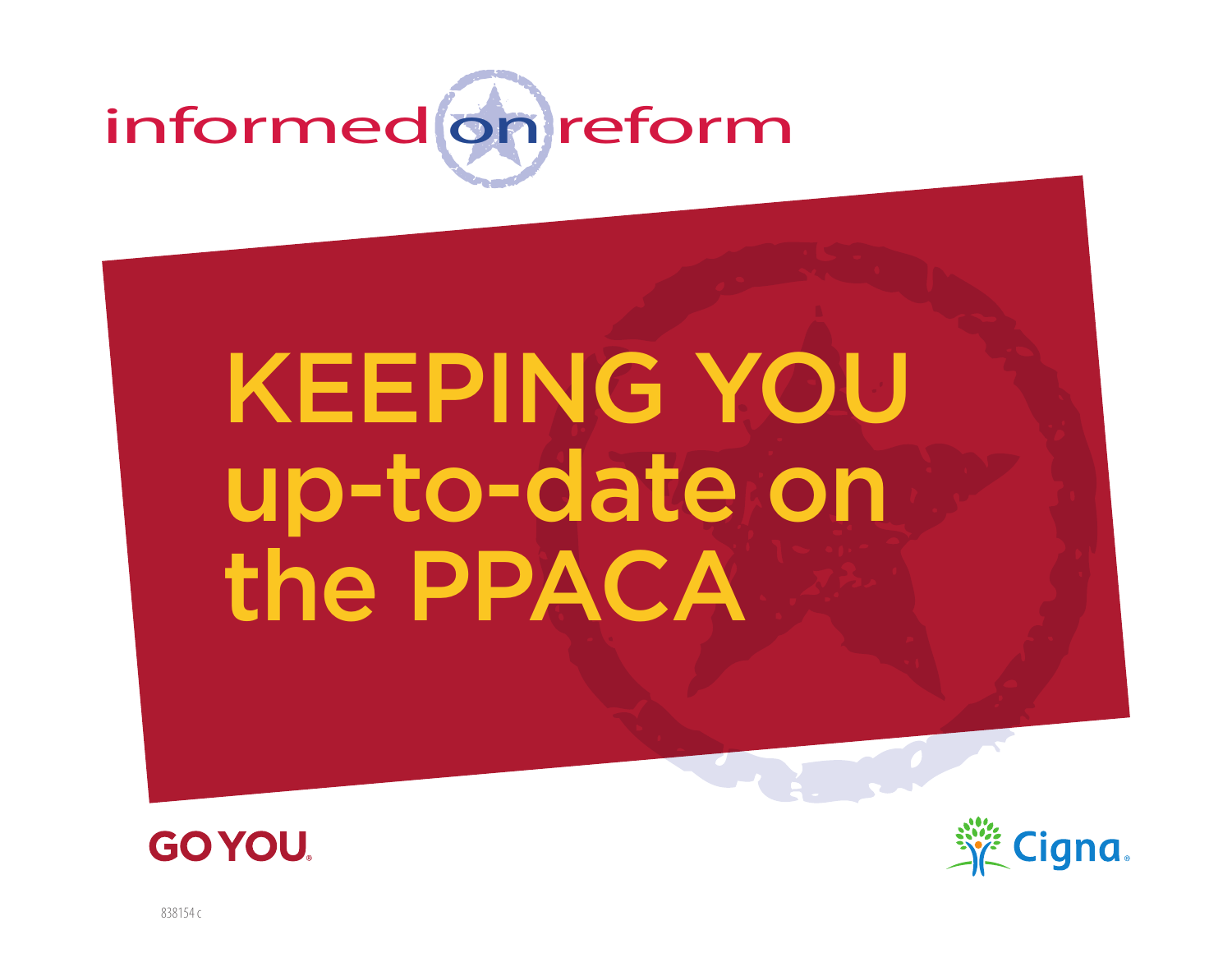# <span id="page-1-0"></span>Health Care Provisions *Last updated: March 2013*

The following chart outlines provisions of the Patient Protection and Affordable Care Act (PPACA). Here you'll find a summary of the provisions – organized by their effective date – along with updated details on the regulations and who is impacted.

We are committed to keeping you informed and updated on the new health reform laws and will continue to provide updates as additional provisions and regulations are announced. In the meantime, if you have questions or need more detail, please contact your Cigna sales representative.

*Click on the provision(s) from the list below to jump to the detail in the chart.*

| Early Retiree Reinsurance Program<br>Online Resources<br>Appeals and External Review<br>Cancellation of Coverage (Rescissions)<br>Dependent Coverage to Age 26<br>Doctor Choice<br>Dollar Limits on Essential Health Benefits: Annual and Lifetime<br><b>Emergency Care</b><br>Prohibition in Favor of Highly Compensated Individuals<br>No Preexisting Conditions for Enrollees Under Age 19<br>Preventive Services/Immunizations without Cost-Share<br>Temporary High-Risk Pools |                                                                                                                                                                                | Encouraging Integrated Health Systems<br>Summary of Benefits and Coverage<br>Quality of Care Reporting<br>Reducing Paperwork and Administrative Costs |                                                                                                                                                                                    | <b>Individual Mandate</b><br><b>Employer Mandate</b><br><b>Essential Health Benefits</b><br>Clinical Trials<br>Reinsurance Assessment<br><b>Waiting Periods</b> | American Health Benefit Exchanges<br>No Preexisting Conditions for all Ages<br>Dollar Limits on Essential Health Benefits: Annual<br>Health Insurance Industry Fee<br>Guaranteed Availability/Renewability |      |                 |  |
|------------------------------------------------------------------------------------------------------------------------------------------------------------------------------------------------------------------------------------------------------------------------------------------------------------------------------------------------------------------------------------------------------------------------------------------------------------------------------------|--------------------------------------------------------------------------------------------------------------------------------------------------------------------------------|-------------------------------------------------------------------------------------------------------------------------------------------------------|------------------------------------------------------------------------------------------------------------------------------------------------------------------------------------|-----------------------------------------------------------------------------------------------------------------------------------------------------------------|------------------------------------------------------------------------------------------------------------------------------------------------------------------------------------------------------------|------|-----------------|--|
| No Unreasonable Premium Increases                                                                                                                                                                                                                                                                                                                                                                                                                                                  |                                                                                                                                                                                | W-2 Reporting                                                                                                                                         |                                                                                                                                                                                    | Auto-Enrollment                                                                                                                                                 | Excise "Cadillac"Tax                                                                                                                                                                                       |      |                 |  |
| 2010                                                                                                                                                                                                                                                                                                                                                                                                                                                                               | 2011                                                                                                                                                                           | 2012                                                                                                                                                  | 2013                                                                                                                                                                               | 2014                                                                                                                                                            | 2017                                                                                                                                                                                                       | 2018 | 2020            |  |
|                                                                                                                                                                                                                                                                                                                                                                                                                                                                                    | Health Savings Account (HSA) Distribution Tax Penalty<br>Medical Loss Ratio (MLR)<br>Over-the-counter Drugs (OTCD) for FSA, HRA, HSA<br>Comparative Effectiveness Research Fee | Eliminating the Medicare Part D Coverage Gap/"Donut Hole"                                                                                             | Flexible Spending Account (FSA) Limits<br><b>Expanded Authority to Bundle Payments</b><br><b>Medicare Taxes</b><br>Notice of Exchange<br>Income Tax Deduction for Medical Expenses | Elimination of the Medicare Part D Employer Subsidy                                                                                                             | <b>Exchange Expansion to Large Groups</b>                                                                                                                                                                  |      | Medicare Part D |  |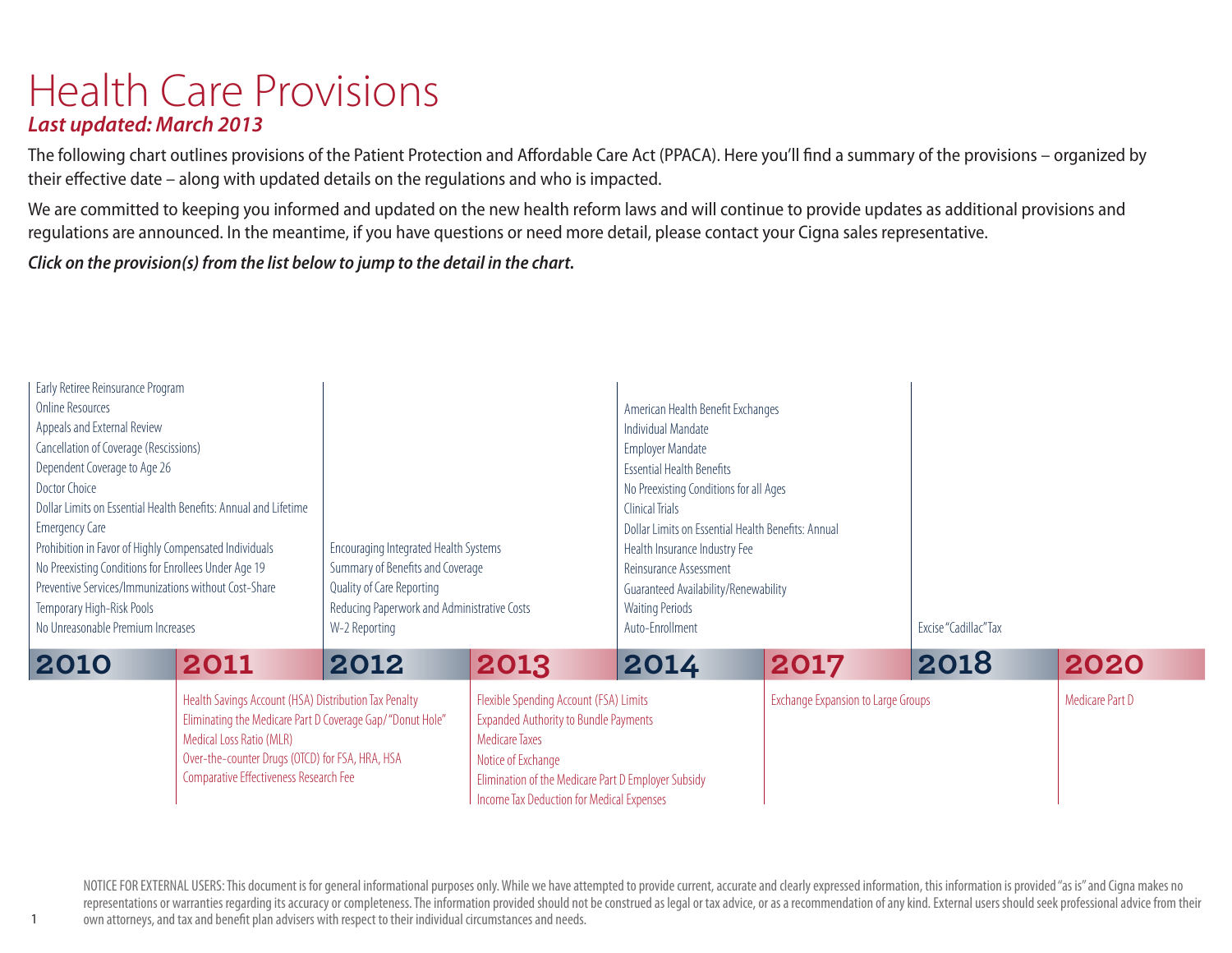#### <span id="page-2-0"></span>Grandfathered Status

The Patient Protection and Affordable Care Act (PPACA) includes a provision that treats health plans that existed on March 23, 2010 as "grandfathered." Grandfathered plans are not required to comply with some of the PPACA provisions.

Grandfathered plans can make routine changes to plan designs without losing grandfathered status. However, plans will lose their grandfathered status if they make changes that significantly cut benefits, increase out-of-pocket spending for individuals or reduce the employer contribution toward the cost of the plan. A November 2010 amendment allows employers to switch insurance carriers (Fully Insured Funding) and/or change their funding from Administrative Services Only (ASO) to Fully Insured Funding without losing their grandfathered status for accounts effective November 17, 2010 or later.

#### Provisions Effective 2010

| <b>Provision</b>                                                                                                                                                                                                             | <b>Provision Highlights</b>                                                                                                                                                                                                                                                                                                                                                                                                                                                                                                                                                                                                                                                                                    | <b>Market/Segment</b><br><b>Impacted</b>           | <b>Funding</b><br><b>Impacted</b> | <b>Grandfathered Status</b> |
|------------------------------------------------------------------------------------------------------------------------------------------------------------------------------------------------------------------------------|----------------------------------------------------------------------------------------------------------------------------------------------------------------------------------------------------------------------------------------------------------------------------------------------------------------------------------------------------------------------------------------------------------------------------------------------------------------------------------------------------------------------------------------------------------------------------------------------------------------------------------------------------------------------------------------------------------------|----------------------------------------------------|-----------------------------------|-----------------------------|
| <b>Early Retiree Reinsurance</b><br>Program<br>Note: Cigna is supporting our<br>client needs. Questions should<br>be directed to your Cigna<br>account team or through<br>Cigna's dedicated email box:<br>EarlyRet@Cigna.com | Employers can receive a subsidy for a portion of the cost of health benefits provided<br>to retirees ages 55 and over and their spouses, surviving spouses and dependents<br>that are not Medicare-eligible as defined by the plan.<br>Congress appropriated funding of \$5 billion for this temporary program, which<br>became effective June 1, 2010.<br>• The program ends no later than January 1, 2014.<br>• The federal government will reimburse employers for up to 80% of reimbursements<br>made with respect to claims between \$15,000 and \$90,000 (amounts are indexed<br>for plan years starting on or after October 1, 2011).<br>• The subsidy must be used to lower health costs for retirees. | <b>Small Group Plans</b><br>• Large Group Plans    | • Fully Insured<br>• Self-funded  | N/A                         |
| <b>Online Resources</b>                                                                                                                                                                                                      | • Health insurance companies must provide online resources to give consumers<br>access to information on coverage options available to them.                                                                                                                                                                                                                                                                                                                                                                                                                                                                                                                                                                   | • Individual Plans/Policies<br>• Small Group Plans | <b>Fully Insured</b>              | N/A                         |

NOTICE FOR EXTERNAL USERS: This document is for general informational purposes only. While we have attempted to provide current, accurate and clearly expressed information, this information is provided "as is" and Cigna ma representations or warranties regarding its accuracy or completeness. The information provided should not be construed as legal or tax advice, or as a recommendation of any kind. External users should seek professional adv own attorneys, and tax and benefit plan advisers with respect to their individual circumstances and needs.

**k**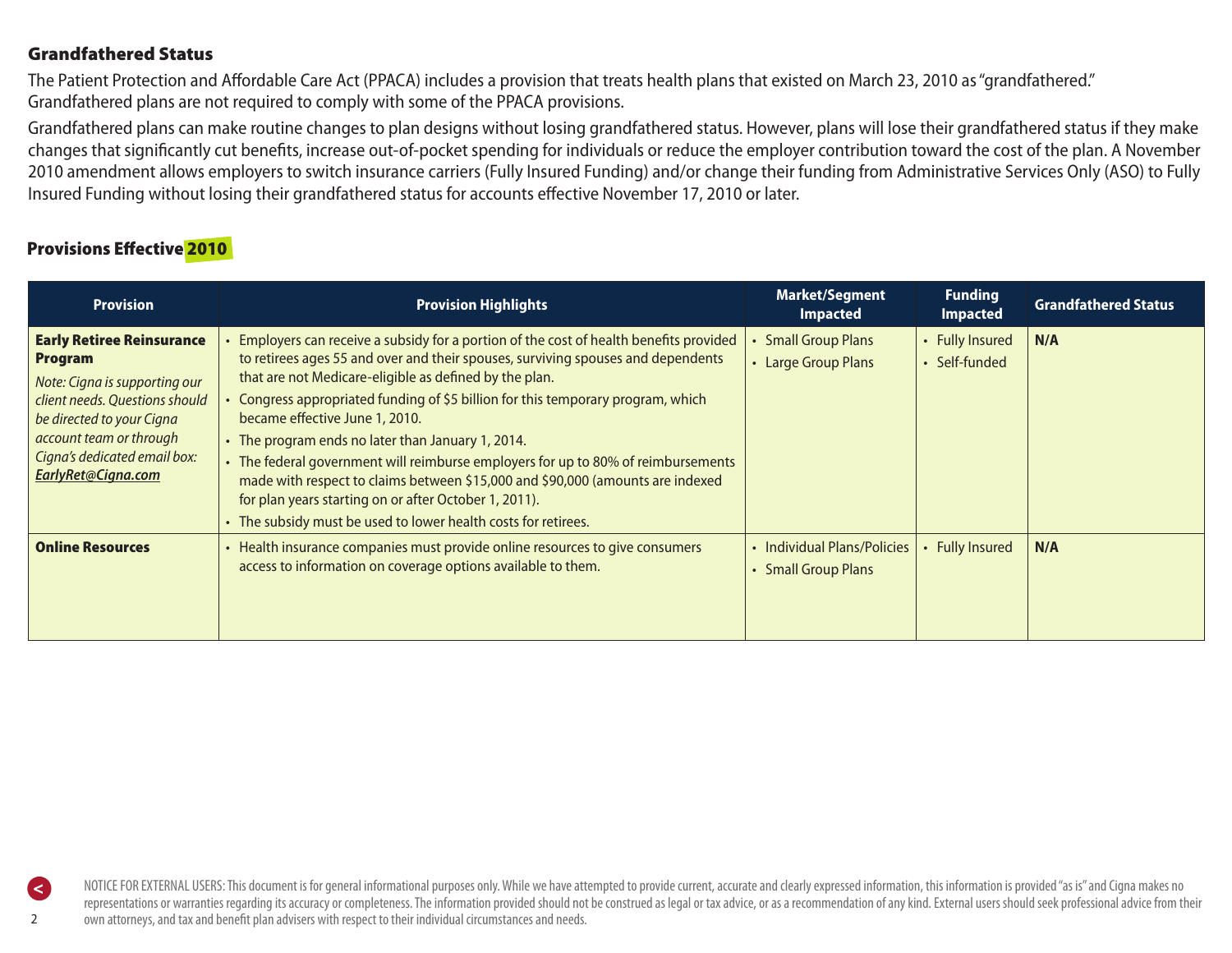3

<span id="page-3-0"></span>

| <b>Provision</b>                                                                                                                                                                         | <b>Provision Highlights</b>                                                                                                                                                                                                                                                                                                                                                                                                                                                                                                                                                                                                                                                                                                                                                      | <b>Market/Segment</b><br><b>Impacted</b>                                  | <b>Funding</b><br><b>Impacted</b>     | <b>Grandfathered Status</b>                                                                                                                  |
|------------------------------------------------------------------------------------------------------------------------------------------------------------------------------------------|----------------------------------------------------------------------------------------------------------------------------------------------------------------------------------------------------------------------------------------------------------------------------------------------------------------------------------------------------------------------------------------------------------------------------------------------------------------------------------------------------------------------------------------------------------------------------------------------------------------------------------------------------------------------------------------------------------------------------------------------------------------------------------|---------------------------------------------------------------------------|---------------------------------------|----------------------------------------------------------------------------------------------------------------------------------------------|
| <b>Appeals and External</b><br><b>Review</b><br>Note: Cigna implemented<br>requirements for this provision<br>as defined by HHS and DOL<br>for 7/1/2011 and 1/1/2012<br>effective dates. | • All insurers and plans must have a standard internal claims and appeal process and<br>an external review process.<br>• All individual and group plans must comply with the existing ERISA claim<br>and appeal regulations with several changes, including: urgent claim timing,<br>information to be provided to claimants, independence and impartiality of decision<br>makers, information to be included in the notice of claim determination, a strict<br>adherence requirement and an external review process.<br>• Individual plans must also apply the requirements to the initial eligibility<br>determination, have only one level of appeals and retain records for six years.<br>• There is a foreign language requirement for notices under certain circumstances. | · Individual Plans/Policies<br>• Small Group Plans<br>• Large Group Plans | <b>Fully Insured</b><br>• Self-funded | <b>Individual Plans/Policies:</b><br>• Grandfathered<br>• Non-grandfathered<br><b>Group Plans:</b><br>• Non-grandfathered only               |
| <b>Cancellation of Coverage</b><br>(Rescissions)<br>Note: Cigna voluntarily<br>complied with this provision<br>on May 1, 2010.                                                           | • Part of the Patient's Bill of Rights.<br>• Plans and insurers are prohibited from rescinding (i.e. retroactively terminating)<br>coverage for a plan or individual except in the case of fraud or intentional<br>misrepresentation of a material fact provided the policy permits rescission.<br>• If coverage is rescinded, 30 days advance notice to all enrollees is required.                                                                                                                                                                                                                                                                                                                                                                                              | • Individual Plans/Policies<br>• Small Group Plans<br>• Large Group Plans | <b>Fully Insured</b><br>• Self-funded | <b>Individual Plans/Policies:</b><br>• Grandfathered<br>• Non-grandfathered<br><b>Group Plans:</b><br>• Grandfathered<br>• Non-grandfathered |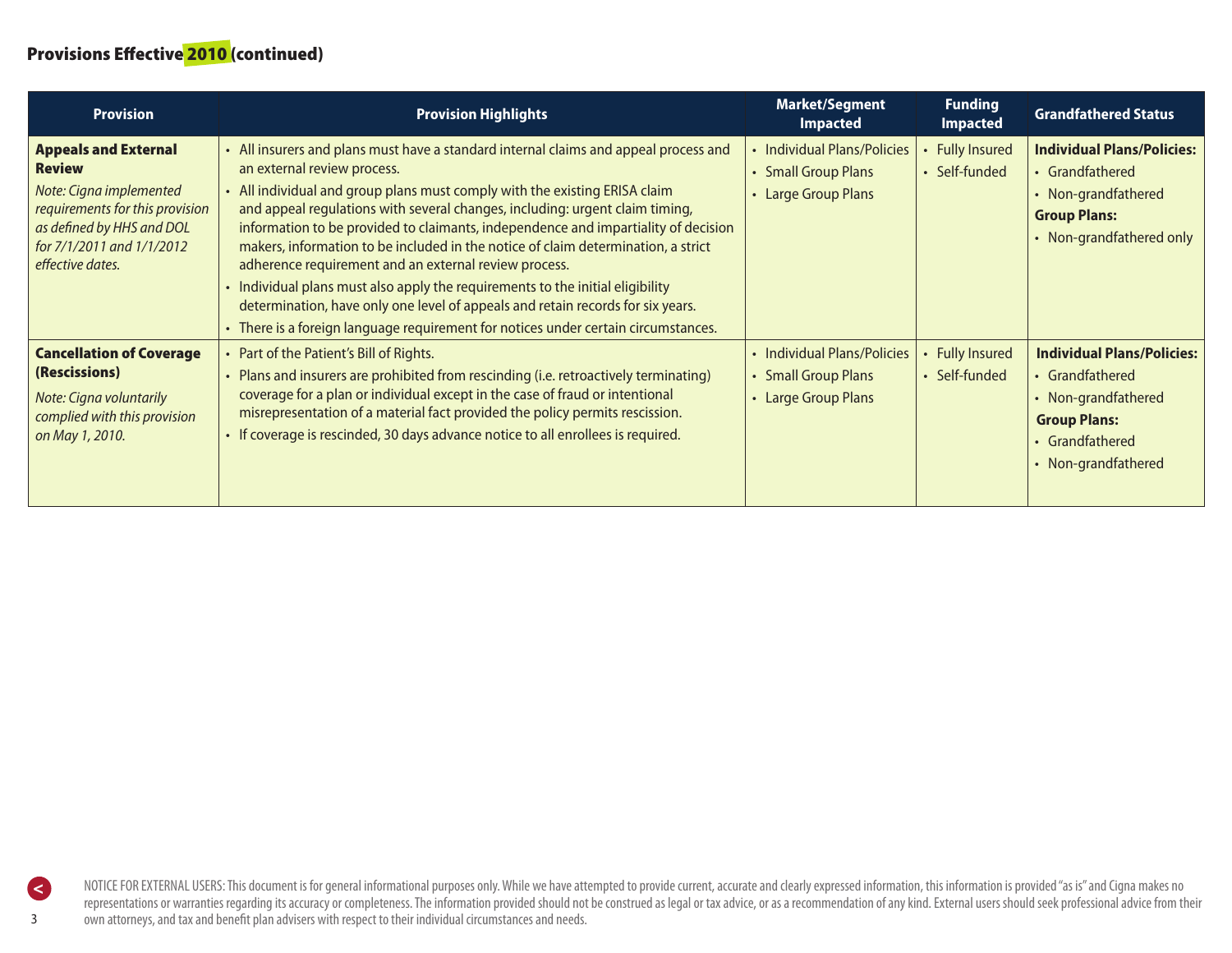<span id="page-4-0"></span>

| <b>Provision</b>                                                                                                                                   | <b>Provision Highlights</b>                                                                                                                                                                                                                                                                                                                                                                                                                                                                                                                                                                                                                                                                                                                                                                                                                                                                                                                                                                                                                                                                                                                                                                                                                                                                                                                                                                                                                                                                                                                                                                                                                                                                                                                                                                                                                                                             | <b>Market/Segment</b><br><b>Impacted</b>                                  | <b>Funding</b><br><b>Impacted</b>     | <b>Grandfathered Status</b>                                                                                                                  |
|----------------------------------------------------------------------------------------------------------------------------------------------------|-----------------------------------------------------------------------------------------------------------------------------------------------------------------------------------------------------------------------------------------------------------------------------------------------------------------------------------------------------------------------------------------------------------------------------------------------------------------------------------------------------------------------------------------------------------------------------------------------------------------------------------------------------------------------------------------------------------------------------------------------------------------------------------------------------------------------------------------------------------------------------------------------------------------------------------------------------------------------------------------------------------------------------------------------------------------------------------------------------------------------------------------------------------------------------------------------------------------------------------------------------------------------------------------------------------------------------------------------------------------------------------------------------------------------------------------------------------------------------------------------------------------------------------------------------------------------------------------------------------------------------------------------------------------------------------------------------------------------------------------------------------------------------------------------------------------------------------------------------------------------------------------|---------------------------------------------------------------------------|---------------------------------------|----------------------------------------------------------------------------------------------------------------------------------------------|
| <b>Dependent Coverage to</b><br><b>Age 26</b><br>Note: Cigna implemented<br>an extension of coverage to<br>enrolled dependents on<br>June 1, 2010. | • Health plans and policies that cover dependents are required to cover young adults<br>to age 26.<br>Dependents under the age of 26 must be covered regardless of marital status,<br>student status, residency, financial status, etc., and include:<br>- Dependents currently enrolled on the plan under the age of 26;<br>- Dependents that were previously terminated from the plan and are under the<br>age of 26; and<br>- Dependents that have never been enrolled on the plan and are under the age<br>of 26.<br>• Grandfathered plans are not required to extend coverage to dependents who have<br>access to another employer-sponsored plan other than that of a parent, until 2014.<br>• Spouses of dependents and children of dependents (employees' grandchildren) are<br>not eligible unless the plan already covers these individuals under their definition<br>of dependent.<br>• A one-time 30-day special enrollment period for dependents is required for the first<br>plan year starting on or after September 23, 2010.<br><b>Additional Notes:</b><br>• Funds from Health Reimbursement Accounts (HRAs) and Flexible Spending<br>Accounts (FSAs) may be used for dependents to age 26.<br>Plans may also offer retroactive FSA reimbursement for expenses incurred by a<br>dependent to age 26 - as far back as March 30, 2010. The IRS Ruling (2010-38)<br>allows for this exception as long as you amended your cafeteria plan documents by<br>December 31, 2010.*<br>• Health Savings Account (HSA) funds may not be used to pay the expenses of<br>covered dependents who are not claimed as dependents for tax purposes.<br>* Under certain circumstances, extending FSA coverage to dependents up to age 26 may<br>be optional. Please speak to your own legal counsel to determine if your FSA plan is<br>required to provide this extension of coverage. | • Individual Plans/Policies<br>• Small Group Plans<br>• Large Group Plans | • Fully Insured<br>· Self-funded      | <b>Individual Plans/Policies:</b><br>• Grandfathered<br>• Non-grandfathered<br><b>Group Plans:</b><br>• Grandfathered<br>• Non-grandfathered |
| <b>Doctor Choice</b>                                                                                                                               | • Part of the Patient's Bill of Rights.<br>• Enrollees must be allowed to select the primary care physician (PCP), including a<br>pediatrician, of their choice.<br>Enrollees must be permitted to access an OB/GYN for services without a referral<br>from the PCP.                                                                                                                                                                                                                                                                                                                                                                                                                                                                                                                                                                                                                                                                                                                                                                                                                                                                                                                                                                                                                                                                                                                                                                                                                                                                                                                                                                                                                                                                                                                                                                                                                    | • Individual Plans/Policies<br>• Small Group Plans<br>• Large Group Plans | <b>Fully Insured</b><br>· Self-funded | <b>Individual Plans/Policies:</b><br>• Non-grandfathered only<br><b>Group Plans:</b><br>• Non-grandfathered only                             |

B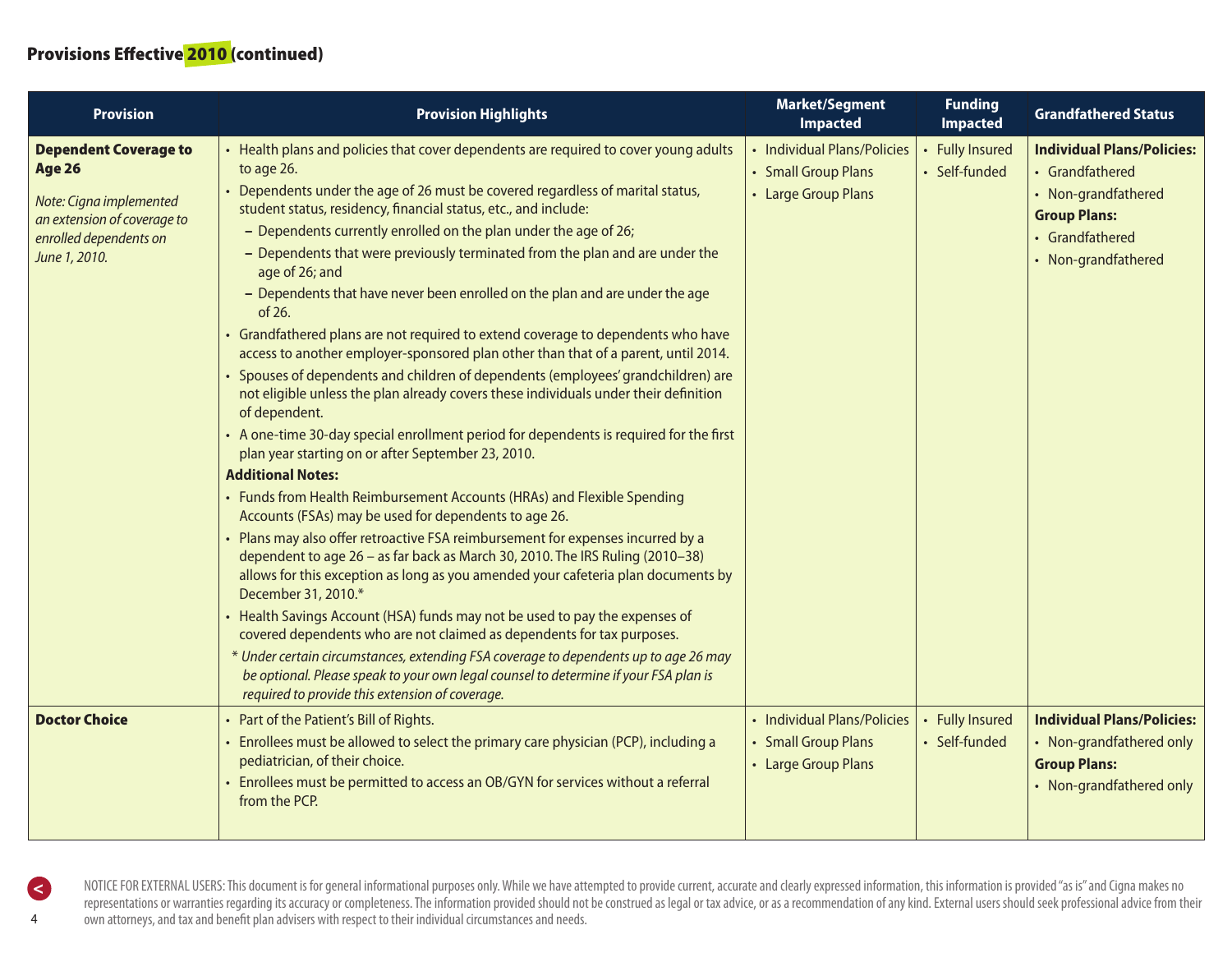<span id="page-5-0"></span>

| <b>Provision</b>                                                                    | <b>Provision Highlights</b>                                                                                                                                                                                                                                                                                                                                                                                                                                                                                                                                                                                                                                                                                                                                                                                                                                                                                                                                                                                                                                                                                                                                                   | <b>Market/Segment</b><br><b>Impacted</b>                                  | <b>Funding</b><br><b>Impacted</b>     | <b>Grandfathered Status</b>                                                                                                                                                                                                                                                                                                                    |
|-------------------------------------------------------------------------------------|-------------------------------------------------------------------------------------------------------------------------------------------------------------------------------------------------------------------------------------------------------------------------------------------------------------------------------------------------------------------------------------------------------------------------------------------------------------------------------------------------------------------------------------------------------------------------------------------------------------------------------------------------------------------------------------------------------------------------------------------------------------------------------------------------------------------------------------------------------------------------------------------------------------------------------------------------------------------------------------------------------------------------------------------------------------------------------------------------------------------------------------------------------------------------------|---------------------------------------------------------------------------|---------------------------------------|------------------------------------------------------------------------------------------------------------------------------------------------------------------------------------------------------------------------------------------------------------------------------------------------------------------------------------------------|
| <b>Dollar Limits on Essential</b><br><b>Health Benefits: Annual</b><br>and Lifetime | <b>Annual</b><br>• Part of the Patient's Bill of Rights.<br>Restricted annual limits are allowed on the dollar value of essential health benefits<br>until 2014. After 2014, annual dollar limits will be prohibited on the dollar value of<br>essential health benefits.<br>• The following minimum annual limits are allowed for plan years beginning on or<br>after these dates:<br>- September 23, 2010 - \$750,000<br>- September 23, 2011 - \$1.25 million<br>- September 23, 2012 - \$2 million<br>- 2014 - No annual dollar limits allowed<br>Limited benefit plans in effect before September 23, 2010, may apply for a waiver of<br>the annual limits provision if compliance would significantly increase premiums or<br>decrease access to coverage for current enrollees.<br><b>Lifetime</b><br>• Lifetime dollar limits are not permitted on the dollar value of essential<br>health benefits.<br>Plans and insurers must offer a one-time, 30-day special enrollment period to any<br>individual whose coverage previously ended due to reaching the lifetime dollar<br>limit. This applies if that individual would otherwise still be eligible for coverage. | • Individual Plans/Policies<br>• Small Group Plans<br>• Large Group Plans | <b>Fully Insured</b><br>• Self-funded | <b>Annual Dollar Limits</b><br><b>Individual Plans/Policies:</b><br>• Non-grandfathered only<br><b>Group Plans:</b><br>• Grandfathered<br>• Non-grandfathered<br><b>Lifetime Dollar Limits</b><br><b>Individual Plans/Policies:</b><br>• Grandfathered<br>• Non-grandfathered<br><b>Group Plans:</b><br>• Grandfathered<br>• Non-grandfathered |

NOTICE FOR EXTERNAL USERS: This document is for general informational purposes only. While we have attempted to provide current, accurate and clearly expressed information, this information is provided "as is" and Cigna ma representations or warranties regarding its accuracy or completeness. The information provided should not be construed as legal or tax advice, or as a recommendation of any kind. External users should seek professional adv own attorneys, and tax and benefit plan advisers with respect to their individual circumstances and needs.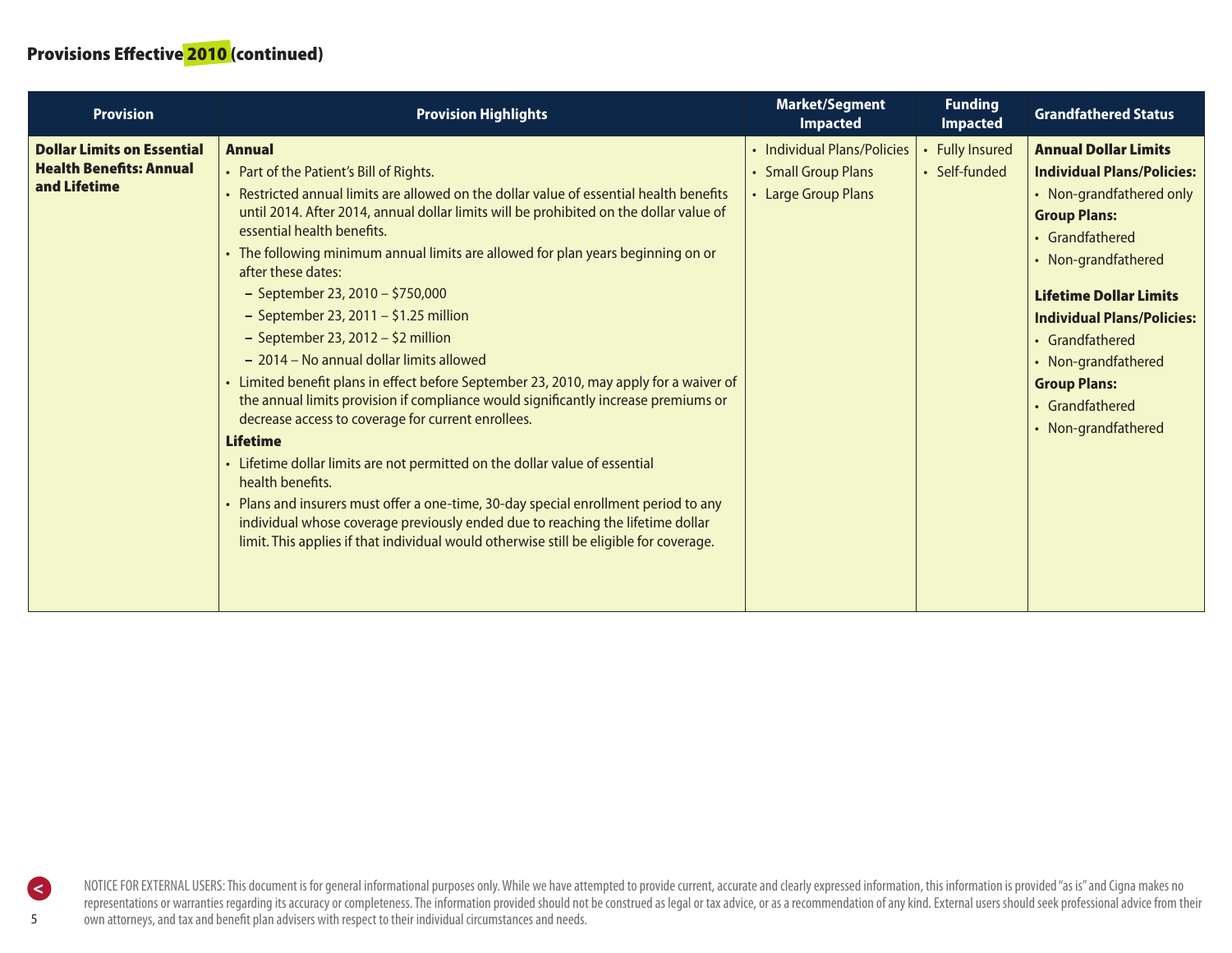<span id="page-6-0"></span>

| <b>Provision</b>                                                                  | <b>Provision Highlights</b>                                                                                                                                                                                                                                                                                                                                                                                                                                                                                                                                                                                                                                                                                                                                                                                                                                                                                                                                                                                                                                                                                                                                                                                                                                                                                                                                                   | <b>Market/Segment</b><br><b>Impacted</b>                                  | <b>Funding</b><br><b>Impacted</b>                                                          | <b>Grandfathered Status</b>                                                                                                    |
|-----------------------------------------------------------------------------------|-------------------------------------------------------------------------------------------------------------------------------------------------------------------------------------------------------------------------------------------------------------------------------------------------------------------------------------------------------------------------------------------------------------------------------------------------------------------------------------------------------------------------------------------------------------------------------------------------------------------------------------------------------------------------------------------------------------------------------------------------------------------------------------------------------------------------------------------------------------------------------------------------------------------------------------------------------------------------------------------------------------------------------------------------------------------------------------------------------------------------------------------------------------------------------------------------------------------------------------------------------------------------------------------------------------------------------------------------------------------------------|---------------------------------------------------------------------------|--------------------------------------------------------------------------------------------|--------------------------------------------------------------------------------------------------------------------------------|
| <b>Emergency Care</b>                                                             | • Part of the Patient's Bill of Rights.<br>• Coverage of emergency services in an emergency room generally must be provided<br>at the in-network level if care is received from an out-of-network provider.<br>Prior authorization cannot be required even if the services are provided<br>out-of-network.<br>• Plans must adopt a standard "prudent layperson" definition of emergency services.<br>• Copays and coinsurance for out-of-network services cannot exceed the cost-sharing<br>requirements that would be imposed if the services were provided in-network;<br>providers may balance bill, but only after a plan or issuer pays an amount equal to<br>the greatest of:<br>- The amount negotiated with in-network providers for the emergency service<br>furnished [this option is eliminated if there is no per-service amount negotiated<br>with in-network providers (e.g., under a capitation agreement)]. If there is more<br>than one amount negotiated, then the payment is the median amount;<br>- The amount calculated using the same method the plan generally uses to<br>determine payment for out-of-network services [e.g., Usual and Customary Rate<br>(UCR)], but applies to in-network cost-sharing provision (without reduction for<br>out-of-network cost-sharing that generally applies); or<br>- The amount that would be paid by Medicare. | • Individual Plans/Policies<br>• Small Group Plans<br>• Large Group Plans | • Fully Insured<br>· Self-funded                                                           | <b>Individual Plans/Policies:</b><br>• Non-grandfathered only<br><b>Group Plans:</b><br>• Non-grandfathered only               |
| <b>Prohibition in Favor of</b><br><b>Highly Compensated</b><br><b>Individuals</b> | Insured plans cannot discriminate in favor of highly compensated employees unless<br>the distinction is based on a reasonable job classification such as hourly, salaried and<br>geographic location. Previously, this prohibition applied only to self-funded plans.<br>• Employers may be fined \$100 per day per violation. (While not yet clear, penalty will<br>likely be determined by multiplying the \$100 per-day penalty by the number of<br>employees denied participation in the discriminatory plan.) However, unlike the<br>penalty for self-funded plans, the coverage is not included as taxable income<br>for employees.<br>• The Department of Treasury has delayed enforcement of this requirement until<br>regulations or other guidance is issued.                                                                                                                                                                                                                                                                                                                                                                                                                                                                                                                                                                                                       | • Small Group Plans<br>• Large Group Plans                                | • Fully Insured<br>A similar<br>prohibition<br>already exists<br>for self-funded<br>plans. | <b>Group Plans:</b><br>• Non-grandfathered only                                                                                |
| <b>No Preexisting Conditions</b><br>for Enrollees Under 19                        | • Part of the Patient's Bill of Rights.<br>• A preexisting condition limitation cannot be applied to any enrollee (employee,<br>spouse or dependent) who is under the age of 19.<br>• For plan years beginning on or after January 1, 2014, this requirement applies to all<br>enrollees, regardless of age.                                                                                                                                                                                                                                                                                                                                                                                                                                                                                                                                                                                                                                                                                                                                                                                                                                                                                                                                                                                                                                                                  | • Individual Plans/Policies<br>• Small Group Plans<br>• Large Group Plans | <b>Fully Insured</b><br>· Self-funded                                                      | <b>Individual Plans/Policies:</b><br>• Non-grandfathered only<br><b>Group Plans:</b><br>• Grandfathered<br>• Non-grandfathered |

B

6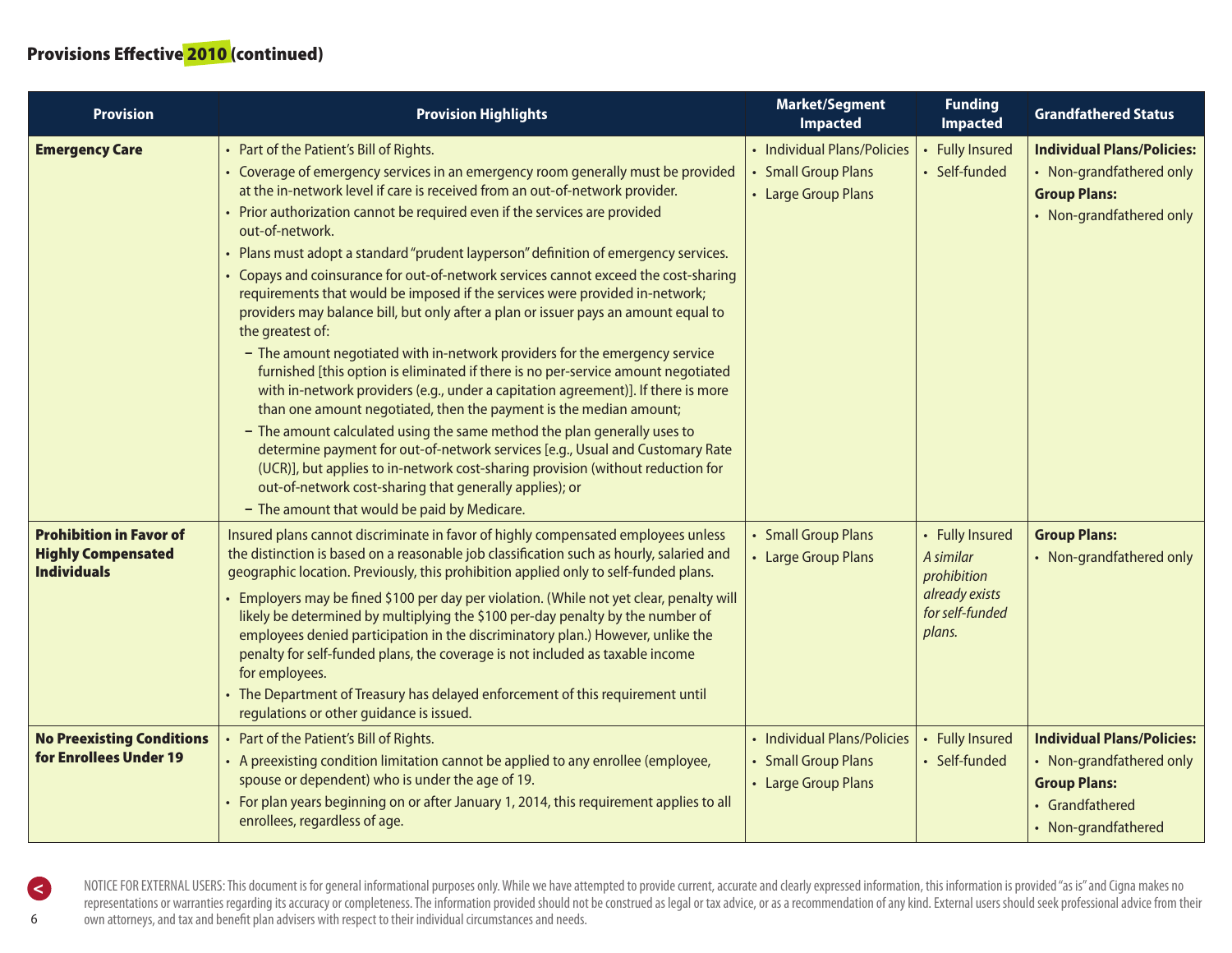<span id="page-7-0"></span>

| <b>Provision</b>                                                                 | <b>Provision Highlights</b>                                                                                                                                                                                                                                                                                                                                                                                                                                                                                                                                                                                                                                                                                                                                                                                                                                                                                                                                                                                                                                                                                                                                                                                                                                                                                                                                                                                                                                                                                                                                                                                                                                                                                                                                                                                                                                                                                                                                                                                                                                                                                                                                                                                                                                                                                                                                   | <b>Market/Segment</b><br><b>Impacted</b>                                  | <b>Funding</b><br><b>Impacted</b>     | <b>Grandfathered Status</b>                                                                                      |
|----------------------------------------------------------------------------------|---------------------------------------------------------------------------------------------------------------------------------------------------------------------------------------------------------------------------------------------------------------------------------------------------------------------------------------------------------------------------------------------------------------------------------------------------------------------------------------------------------------------------------------------------------------------------------------------------------------------------------------------------------------------------------------------------------------------------------------------------------------------------------------------------------------------------------------------------------------------------------------------------------------------------------------------------------------------------------------------------------------------------------------------------------------------------------------------------------------------------------------------------------------------------------------------------------------------------------------------------------------------------------------------------------------------------------------------------------------------------------------------------------------------------------------------------------------------------------------------------------------------------------------------------------------------------------------------------------------------------------------------------------------------------------------------------------------------------------------------------------------------------------------------------------------------------------------------------------------------------------------------------------------------------------------------------------------------------------------------------------------------------------------------------------------------------------------------------------------------------------------------------------------------------------------------------------------------------------------------------------------------------------------------------------------------------------------------------------------|---------------------------------------------------------------------------|---------------------------------------|------------------------------------------------------------------------------------------------------------------|
| <b>Preventive Services/</b><br><b>Immunizations without</b><br><b>Cost-Share</b> | • Preventive care services and immunizations must be covered with no cost sharing<br>by non-grandfathered plans. Cost sharing includes deductibles, coinsurance,<br>copayments or any other payment required when care is received. Dollar limits are<br>also prohibited for both grandfathered and non-grandfathered plans.<br>• Cost sharing does not include premiums, balance billing amounts for<br>out-of-network providers or costs for non-covered services.<br>• Preventive care is not required to be covered out-of-network; however, if a<br>plan includes out-of-network coverage, cost sharing is allowed regardless of<br>grandfathered status (example: deductible and coinsurance).<br>Note: Dollar limits are prohibited out-of-network.<br>• Preventive care services and immunizations include:<br>- Evidence-based preventive services taken from the current recommendations of<br>the United States Preventive Services Task Force with a rating of A or B.<br>- Immunizations recommended by the Advisory Committee on Immunization<br>Practices of the Centers for Disease Control and Prevention.<br>- Preventive care guidelines developed by the Health Resources and Services<br>Administration with the American Academy of Pediatrics.<br>- On August 1, 2011, HHS adopted additional Guidelines for Women's Preventive<br>Services that require well-woman visits, breastfeeding equipment, contraception<br>and domestic violence screening to be covered without cost sharing. These new<br>services are covered for non-grandfathered plans for plan years beginning on or<br>after August 1, 2012. Certain religious employers are exempt from the requirement<br>to cover contraceptives, and there was a one-year delay in the effective date<br>for contraceptive coverage for non-profit religious organizations. For non-profit<br>religious organizations, contraceptive coverage will be provided through a separate<br>individual insurance policy for plan years beginning on or after August 1, 2013.<br>• Please visit www.hrsa.gov/womensquidelines to read the Guidelines for Women's<br><b>Preventive Services.</b><br>• Please refer to www.healthcare.gov/center/regulations/prevention/taskforce.html<br>for a full list of covered preventive services issued as part of the Interim Final Regulations. | • Individual Plans/Policies<br>• Small Group Plans<br>• Large Group Plans | <b>Fully Insured</b><br>• Self-funded | <b>Individual Plans/Policies:</b><br>• Non-grandfathered only<br><b>Group Plans:</b><br>• Non-grandfathered only |

NOTICE FOR EXTERNAL USERS: This document is for general informational purposes only. While we have attempted to provide current, accurate and clearly expressed information, this information is provided "as is" and Cigna ma representations or warranties regarding its accuracy or completeness. The information provided should not be construed as legal or tax advice, or as a recommendation of any kind. External users should seek professional adv own attorneys, and tax and benefit plan advisers with respect to their individual circumstances and needs.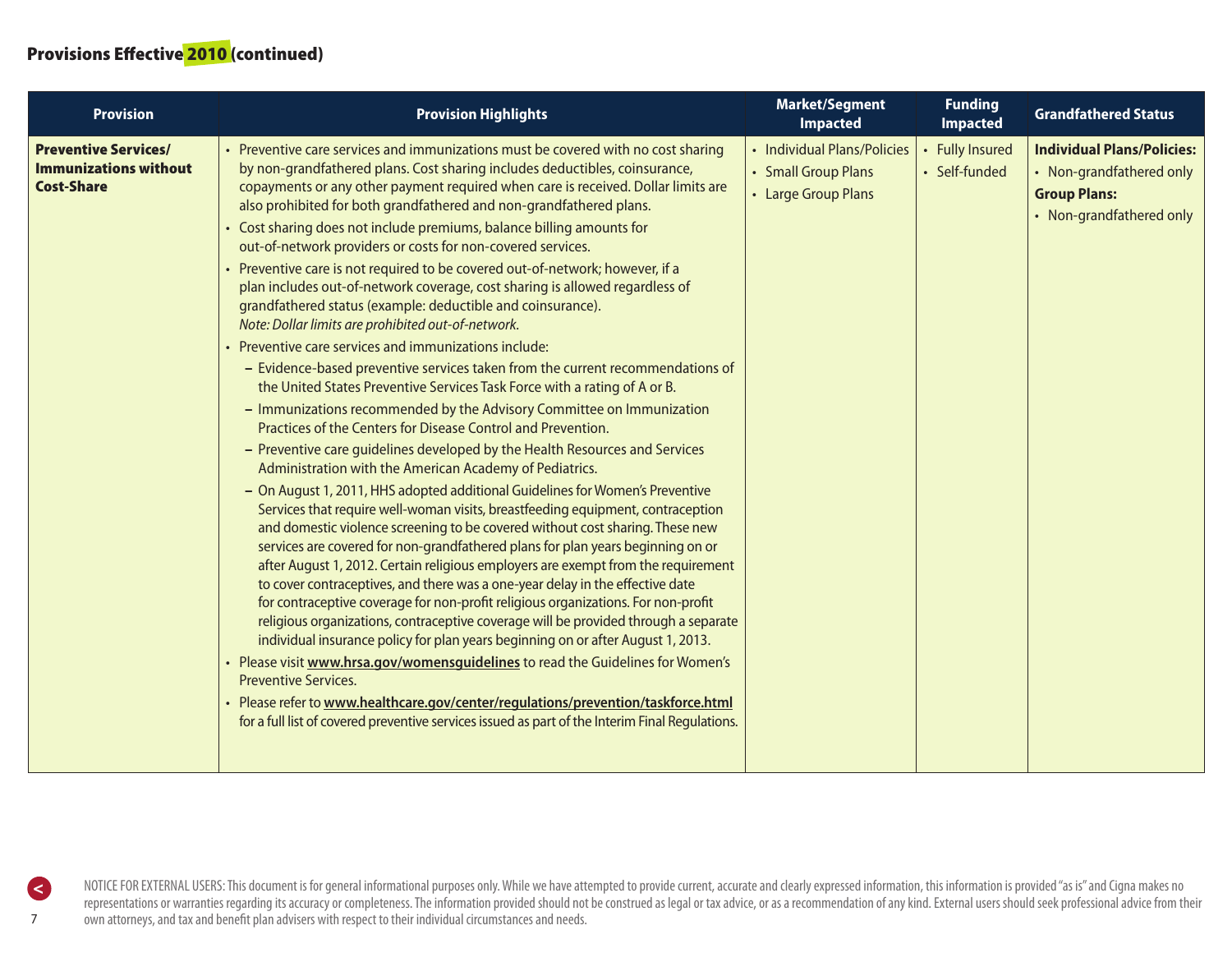8

<span id="page-8-0"></span>

| <b>Provision</b>                                   | <b>Provision Highlights</b>                                                                                                                                                                                                                                                                                                                                                                                                                                               | <b>Market/Segment</b><br><b>Impacted</b>           | <b>Funding</b><br><b>Impacted</b> | <b>Grandfathered Status</b> |
|----------------------------------------------------|---------------------------------------------------------------------------------------------------------------------------------------------------------------------------------------------------------------------------------------------------------------------------------------------------------------------------------------------------------------------------------------------------------------------------------------------------------------------------|----------------------------------------------------|-----------------------------------|-----------------------------|
| <b>Temporary High-Risk Pools</b>                   | Temporary high-risk pools will be established to provide coverage for individuals<br>with preexisting conditions who have been uninsured for at least six months. These<br>pools will be available until state Exchanges are established in 2014.<br>• Insurers and employers will be held responsible for health care expenses paid by<br>a high-risk pool if they engage in actions that encourage individuals to leave their<br>current plan to join a high-risk pool. | N/A                                                | N/A                               | N/A                         |
| <b>No Unreasonable</b><br><b>Premium Increases</b> | • In conjunction with states, the federal government will establish an annual process<br>to review "unreasonable increases" in premiums for health coverage.<br>• Issuers of health insurance coverage will be impacted by this provision.                                                                                                                                                                                                                                | • Individual Plans/Policies<br>• Small Group Plans | <b>Fully Insured</b>              | N/A                         |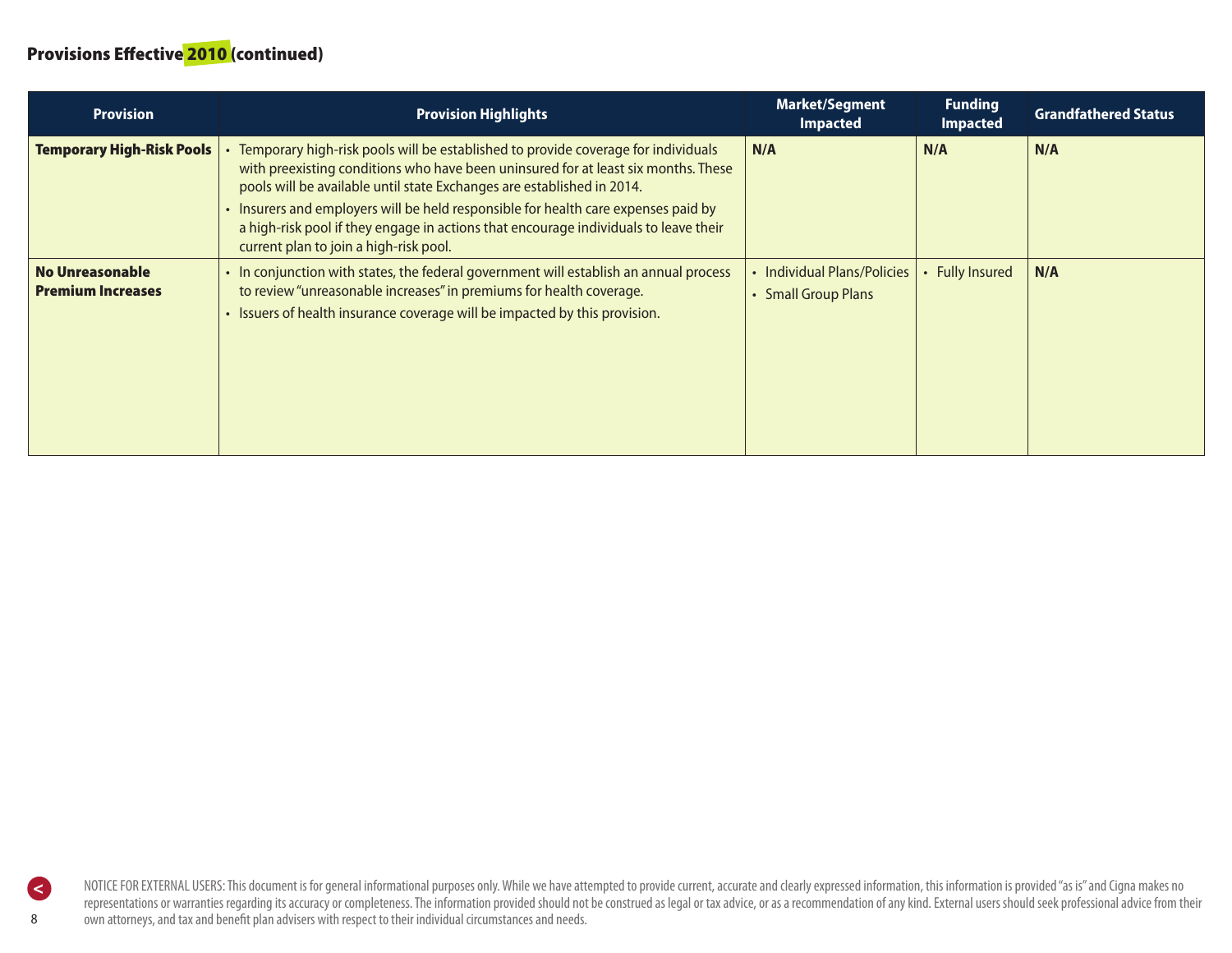<span id="page-9-0"></span>

| <b>Provision</b>                                                           | <b>Provision Highlights</b>                                                                                                                                                                                                                                                                                                                                                                                                                                                    | <b>Market/Segment</b><br><b>Impacted</b>                                  | <b>Funding Impacted</b>               | <b>Grandfathered Status</b>                                                                                                                  |
|----------------------------------------------------------------------------|--------------------------------------------------------------------------------------------------------------------------------------------------------------------------------------------------------------------------------------------------------------------------------------------------------------------------------------------------------------------------------------------------------------------------------------------------------------------------------|---------------------------------------------------------------------------|---------------------------------------|----------------------------------------------------------------------------------------------------------------------------------------------|
| <b>Health Savings Account (HSA)</b><br><b>Distribution Tax Penalty</b>     | • If an individual uses HSA funds for expenses that do<br>not satisfy the federal tax definition of eligible medical<br>expenses, the IRS may impose a 20% tax penalty on the<br>disbursed amount. (Prior to January 1, 2011, this penalty<br>had been 10%.)<br>• This requirement was effective as of January 1, 2011.                                                                                                                                                        | • Individual Plans/Policies<br>• Small Group Plans<br>• Large Group Plans | N/A                                   | <b>Individual Plans/Policies:</b><br>• Grandfathered<br>• Non-grandfathered<br><b>Group Plans:</b><br>• Grandfathered<br>• Non-grandfathered |
| <b>Eliminating the Medicare Part D</b><br><b>Coverage Gap/"Donut Hole"</b> | • The law gradually closes the gap between now and<br>2020. In 2010, enrollees received a \$250 rebate from the<br>government if they entered the Part D coverage gap.<br>Starting in 2011, there is progressively lower beneficiary<br>coinsurance for generic drugs and coverage for brand-<br>name drugs (with discounts from pharmaceutical<br>manufacturers) in the gap.<br>By 2020, Part D beneficiaries' coinsurance will be<br>approximately 25% of the cost of drugs. | • Individual Plans/Policies<br>• Small Group Plans<br>• Large Group Plans | <b>Fully Insured</b><br>• Self-funded | N/A                                                                                                                                          |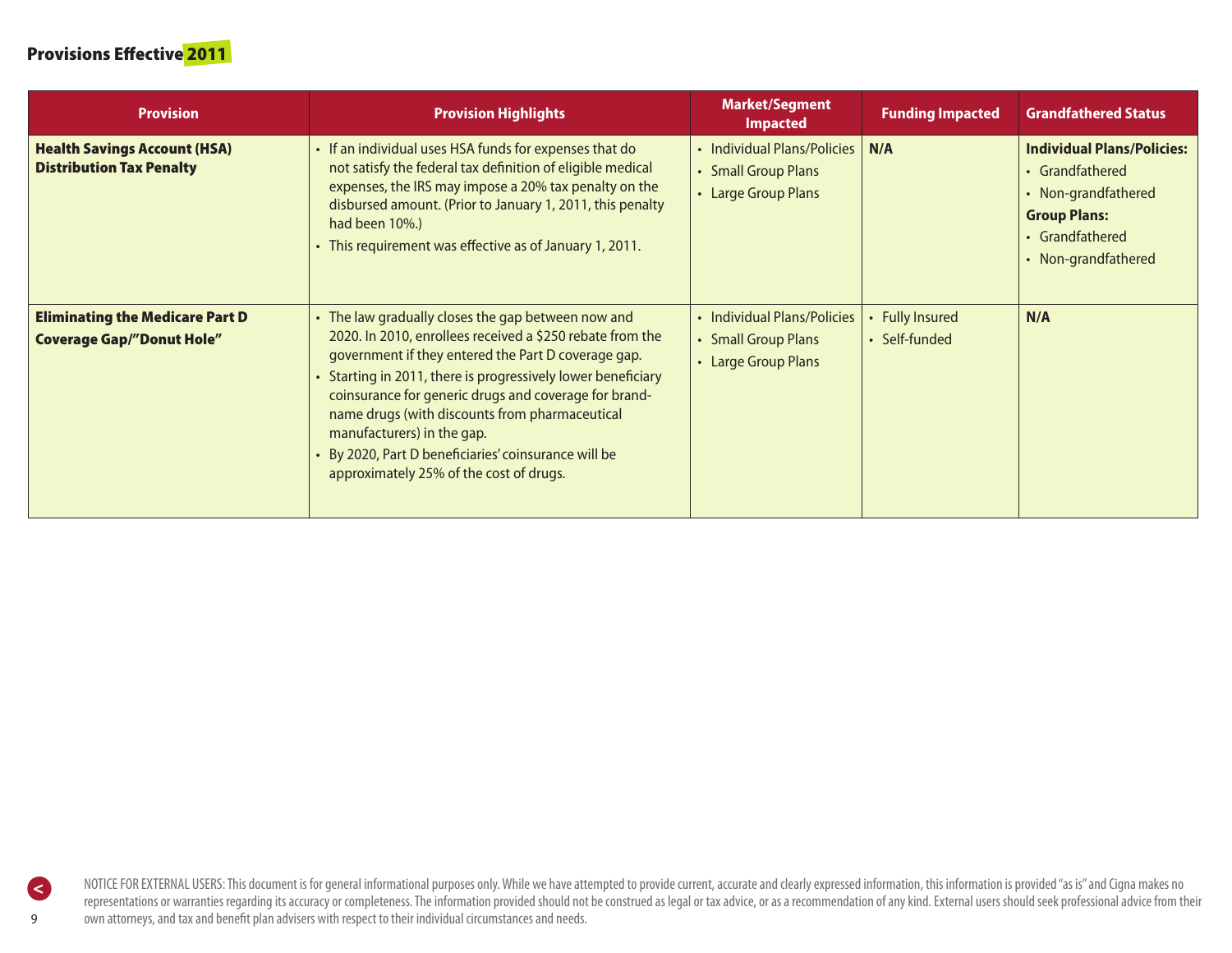<span id="page-10-0"></span>

| <b>Provision</b>                | <b>Provision Highlights</b>                                                                                                                                                                                                                                                                                                                                                                                                                                                                                                                                                                                                                                                                                                                                                                                                                                                                                                                                                                                                                                                                                                                                                                                | <b>Market/Segment</b><br><b>Impacted</b>                                  | <b>Funding Impacted</b>                       | <b>Grandfathered Status</b>                                                                                                                  |
|---------------------------------|------------------------------------------------------------------------------------------------------------------------------------------------------------------------------------------------------------------------------------------------------------------------------------------------------------------------------------------------------------------------------------------------------------------------------------------------------------------------------------------------------------------------------------------------------------------------------------------------------------------------------------------------------------------------------------------------------------------------------------------------------------------------------------------------------------------------------------------------------------------------------------------------------------------------------------------------------------------------------------------------------------------------------------------------------------------------------------------------------------------------------------------------------------------------------------------------------------|---------------------------------------------------------------------------|-----------------------------------------------|----------------------------------------------------------------------------------------------------------------------------------------------|
| <b>Medical Loss Ratio (MLR)</b> | • MLR is the percent of premium a carrier spends on claims<br>and other medical services. Carriers must provide an annual<br>rebate to covered individuals if the medical loss ratio of the<br>block of business to which the individual or group belongs<br>is less than 85% for large groups or 80% for small groups<br>or individuals.<br>• For the 2011 reporting year, issuers of limited medical and<br>expatriate international plans were subject to separate<br>calculation rules. The plan's numerator of the total claims<br>incurred and expenditures for activities that improve health<br>care quality would be multiplied by two.<br>Carriers were required to complete additional quarterly<br>reporting through 2011. After reviewing this additional<br>reporting, HHS adjusted the calculation for limited medical<br>plans through 2014 and extended the adjustment for<br>expatriate plans indefinitely.<br>Consistent with recent NAIC recommendations, HHS<br>concluded that broker commissions should be included<br>as part of the denominator of the MLR calculation, with<br>no adjustment to the numerator (commissions will be<br>included in the non-claims portion of MLR). | • Individual Plans/Policies<br>• Small Group Plans<br>• Large Group Plans | Fully Insured,<br>including shared<br>returns | <b>Individual Plans/Policies:</b><br>• Grandfathered<br>• Non-grandfathered<br><b>Group Plans:</b><br>• Grandfathered<br>• Non-grandfathered |

NOTICE FOR EXTERNAL USERS: This document is for general informational purposes only. While we have attempted to provide current, accurate and clearly expressed information, this information is provided "as is" and Cigna ma representations or warranties regarding its accuracy or completeness. The information provided should not be construed as legal or tax advice, or as a recommendation of any kind. External users should seek professional adv own attorneys, and tax and benefit plan advisers with respect to their individual circumstances and needs.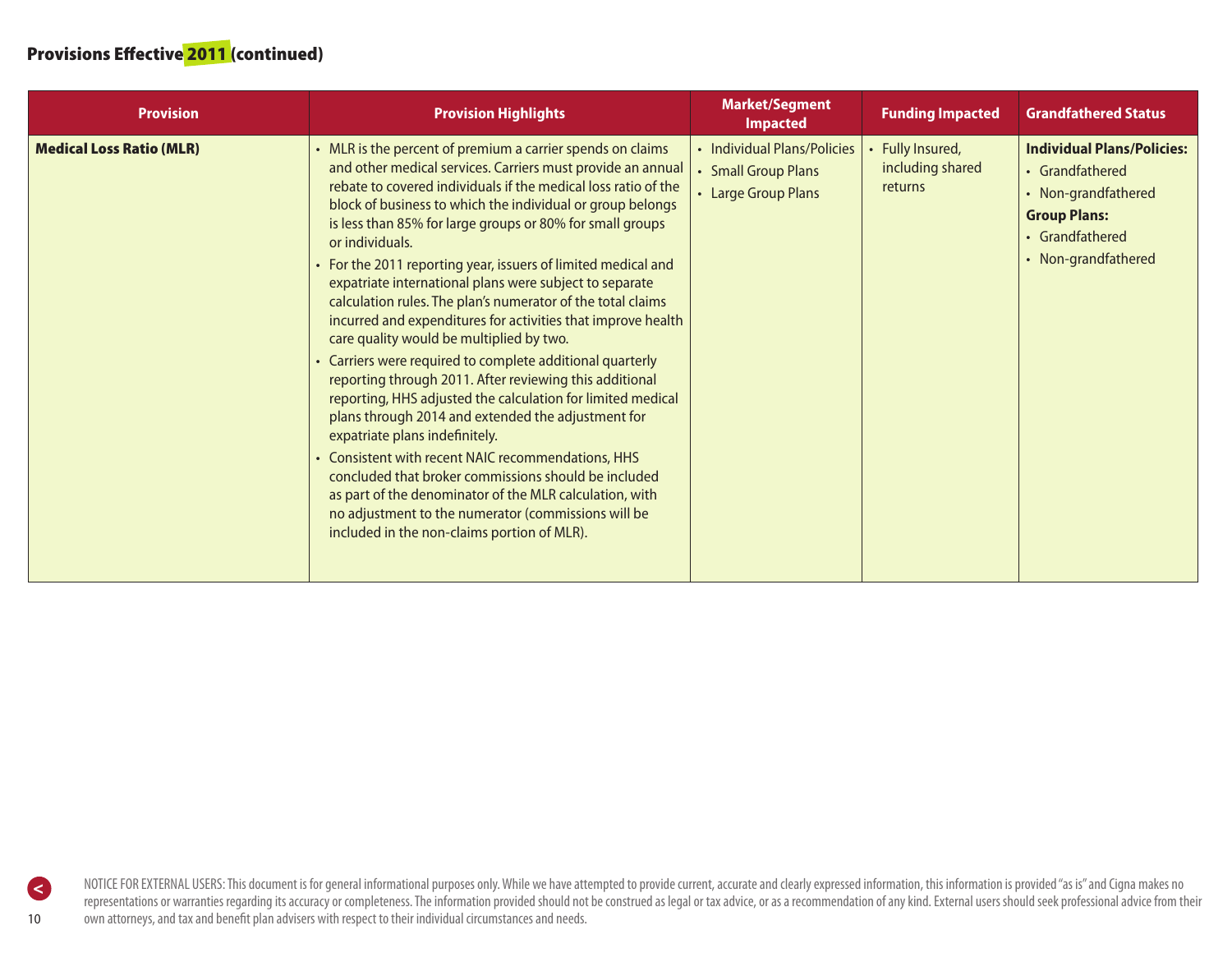<span id="page-11-0"></span>

| <b>Provision</b>                                                | <b>Provision Highlights</b>                                                                                                                                                                                                                                                                                                                                                                                                                                                                                                                                                                                                                                                                                                                                                                                                                                                                                                                                                                                                                                                                                                                                                                | <b>Market/Segment</b><br><b>Impacted</b>                                  | <b>Funding Impacted</b>          | <b>Grandfathered Status</b>                                                                                                                  |
|-----------------------------------------------------------------|--------------------------------------------------------------------------------------------------------------------------------------------------------------------------------------------------------------------------------------------------------------------------------------------------------------------------------------------------------------------------------------------------------------------------------------------------------------------------------------------------------------------------------------------------------------------------------------------------------------------------------------------------------------------------------------------------------------------------------------------------------------------------------------------------------------------------------------------------------------------------------------------------------------------------------------------------------------------------------------------------------------------------------------------------------------------------------------------------------------------------------------------------------------------------------------------|---------------------------------------------------------------------------|----------------------------------|----------------------------------------------------------------------------------------------------------------------------------------------|
| <b>Over-the-counter (OTC) Drugs for</b><br><b>FSA, HRA, HSA</b> | Purchases of most OTC drugs and medicines can no longer<br>be reimbursed from health spending accounts (HRA, HSA<br>and FSA) unless the individual has a doctor's prescription<br>for the drug.<br>Certain OTC products such as contact lens solutions<br>and first aid supplies will continue to be eligible for<br>reimbursement without a prescription.<br>Prescription drugs (non-OTC), insulin and diabetic supplies<br>will continue to be eligible for reimbursement.<br>FSA debit cards may no longer be used to purchase OTC<br>drugs or medicines. If an individual has a prescription for<br>an OTC drug, the cost can be reimbursed by submitting the<br>prescription and receipt manually. However, if a pharmacy<br>does process the OTC drug as a prescription (meeting the<br>criteria defined in IRS NOTICE 2011-05), the FSA Debit Card<br>will allow the charge to go through as an eligible item.<br>For HSAs, copies of prescriptions and receipts should be<br>maintained for federal income tax purposes in the event of<br>an Internal Revenue Service (IRS) audit.<br>• This requirement is effective for any OTC drugs purchased<br>on or after January 1, 2011. | • Individual Plans/Policies<br>• Small Group Plans<br>• Large Group Plans | N/A                              | <b>Individual Plans/Policies:</b><br>• Grandfathered<br>• Non-grandfathered<br><b>Group Plans:</b><br>• Grandfathered<br>• Non-grandfathered |
| <b>Comparative Effectiveness Research Fee</b>                   | Revenue from this fee will fund research to determine the<br>effectiveness of various forms of medical treatment.<br>Effective for plan years that began on and after<br>October 2, 2011.<br>Annual fee is \$1.00 per covered life, increasing to \$2.00<br>in 2013, then to an amount indexed to national health<br>expenditures.<br>Phases out by 2019. Only applies with respect to covered<br>persons residing in the US.                                                                                                                                                                                                                                                                                                                                                                                                                                                                                                                                                                                                                                                                                                                                                              | • Individual Plans/Policies<br>• Small Group Plans<br>• Large Group Plans | • Fully Insured<br>• Self-funded | <b>Individual Plans/Policies:</b><br>• Grandfathered<br>• Non-grandfathered<br><b>Group Plans:</b><br>• Grandfathered<br>• Non-grandfathered |

NOTICE FOR EXTERNAL USERS: This document is for general informational purposes only. While we have attempted to provide current, accurate and clearly expressed information, this information is provided "as is" and Cigna ma representations or warranties regarding its accuracy or completeness. The information provided should not be construed as legal or tax advice, or as a recommendation of any kind. External users should seek professional adv own attorneys, and tax and benefit plan advisers with respect to their individual circumstances and needs.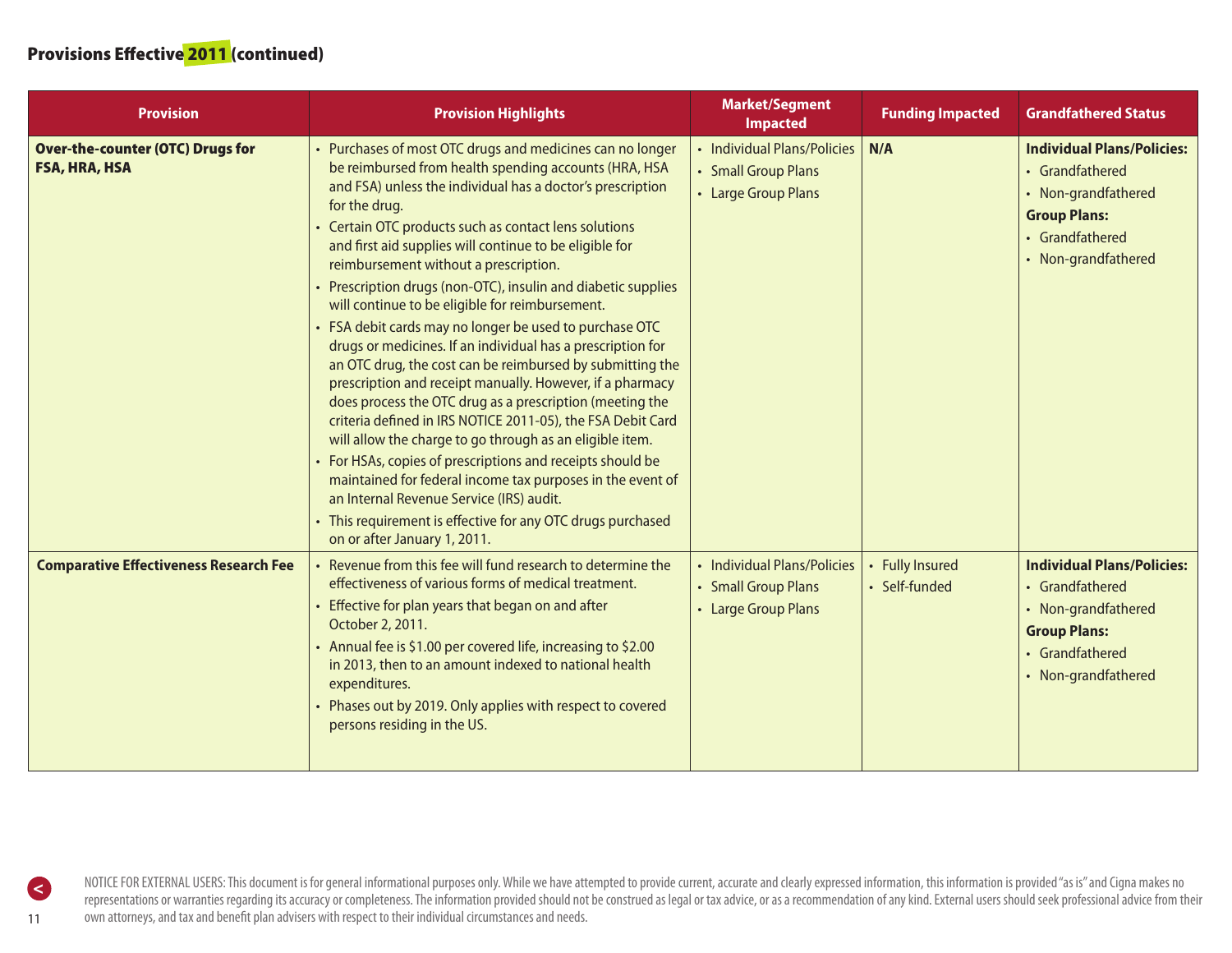<span id="page-12-0"></span>

| <b>Provision</b>                                                                                                                                                                                                                                      | <b>Provision Highlights</b>                                                                                                                                                                                                                                                                                                                                                                                                                                                                                                                                                                                                                                                                                                                                                                                                                                                | <b>Market/Segment</b><br>Impacted                                                                                                                                              | <b>Funding Impacted</b>          | <b>Grandfathered Status</b>                                                                                                                  |
|-------------------------------------------------------------------------------------------------------------------------------------------------------------------------------------------------------------------------------------------------------|----------------------------------------------------------------------------------------------------------------------------------------------------------------------------------------------------------------------------------------------------------------------------------------------------------------------------------------------------------------------------------------------------------------------------------------------------------------------------------------------------------------------------------------------------------------------------------------------------------------------------------------------------------------------------------------------------------------------------------------------------------------------------------------------------------------------------------------------------------------------------|--------------------------------------------------------------------------------------------------------------------------------------------------------------------------------|----------------------------------|----------------------------------------------------------------------------------------------------------------------------------------------|
| <b>Encouraging Integrated Health Systems</b>                                                                                                                                                                                                          | • Provides incentives for physicians to form "Accountable<br>Care Organizations (ACOs)" to allow physicians to better<br>coordinate patient care and improve quality.<br>Helps prevent disease and illness.<br>• Reduces unnecessary hospital admissions.                                                                                                                                                                                                                                                                                                                                                                                                                                                                                                                                                                                                                  | Incentives paid by<br><b>Centers for Medicare &amp;</b><br><b>Medicaid Services (CMS)</b><br>for Medicare patients,<br>but many ACOs will also<br>contract for other patients. | • Fully Insured<br>• Self-funded | N/A                                                                                                                                          |
| <b>Summary of Benefits and Coverage</b><br>Note: The final regulations regarding the SBC<br>were issued on February 9, 2012. The provision<br>is effective for plan/policy years and open<br>enrollments beginning on or after<br>September 23, 2012. | Requires that the summary of benefits and coverage:<br>• Must not exceed four two-sided pages and not have print<br>smaller than 12-point font.<br>• Has language that is presented in a culturally and<br>linguistically appropriate manner and uses terminology<br>understandable by the average enrollee.<br>Includes uniform definitions of standard insurance terms.<br>Provides estimated customer costs for two medical<br>scenarios - having a baby and managing type 2 diabetes.<br>• Includes a website and phone number where individuals<br>can get additional information.<br>• Is provided at these times:<br>- When an individual enrolls in coverage for the first time.<br>- At the beginning of each new plan year.<br>- Within seven business days if an individual requests<br>a copy.<br>• \$1,000 per enrollee penalty for "willful" non-compliance. | • Individual Plans/Policies<br>• Small Group Plans<br>• Large Group Plans                                                                                                      | • Fully Insured<br>• Self-funded | <b>Individual Plans/Policies:</b><br>• Grandfathered<br>• Non-grandfathered<br><b>Group Plans:</b><br>• Grandfathered<br>• Non-grandfathered |

NOTICE FOR EXTERNAL USERS: This document is for general informational purposes only. While we have attempted to provide current, accurate and clearly expressed information, this information is provided "as is" and Cigna ma representations or warranties regarding its accuracy or completeness. The information provided should not be construed as legal or tax advice, or as a recommendation of any kind. External users should seek professional adv own attorneys, and tax and benefit plan advisers with respect to their individual circumstances and needs.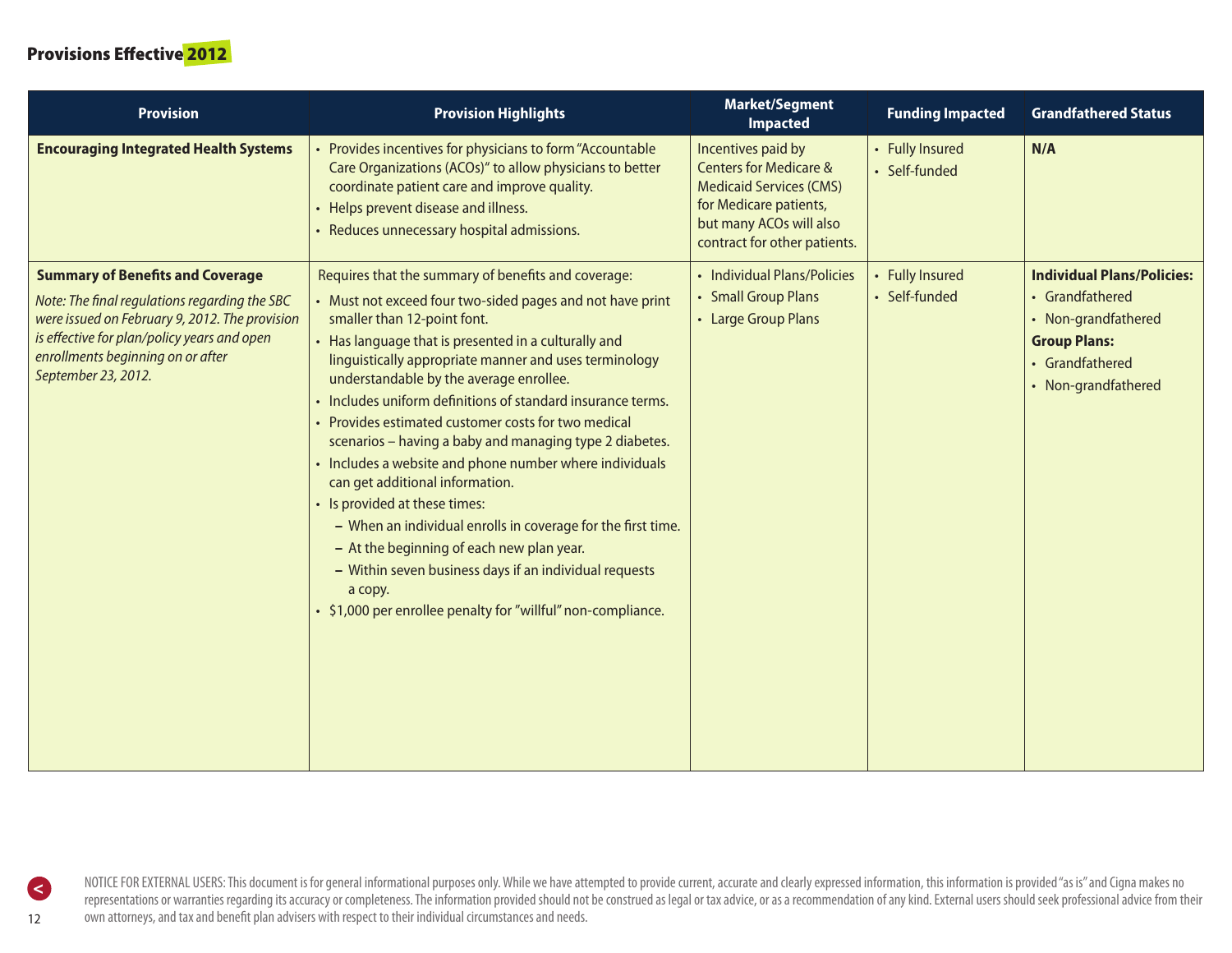<span id="page-13-0"></span>

| <b>Provision</b>                                             | <b>Provision Highlights</b>                                                                                                                                                                                                                                                                                                                                                                                                                                                                                                                                                                                                                                                                                                                                                                                                                                                                                                                                                                                                                                                                       | <b>Market/Segment</b><br><b>Impacted</b>                                  | <b>Funding Impacted</b>               | <b>Grandfathered Status</b>                                                                                      |
|--------------------------------------------------------------|---------------------------------------------------------------------------------------------------------------------------------------------------------------------------------------------------------------------------------------------------------------------------------------------------------------------------------------------------------------------------------------------------------------------------------------------------------------------------------------------------------------------------------------------------------------------------------------------------------------------------------------------------------------------------------------------------------------------------------------------------------------------------------------------------------------------------------------------------------------------------------------------------------------------------------------------------------------------------------------------------------------------------------------------------------------------------------------------------|---------------------------------------------------------------------------|---------------------------------------|------------------------------------------------------------------------------------------------------------------|
| <b>Quality of Care Reporting</b>                             | HHS to develop reporting requirements with respect to plan<br>or coverage benefits and health care provider reimbursement<br>structures that will:<br>Improve health outcomes through the implementation<br>of activities such as quality reporting, effective case<br>management, care coordination, chronic disease<br>management and medication and care compliance<br>initiatives, including through the use of the medical homes<br>model for treatment or services under the plan or coverage.<br>Implement activities to prevent hospital readmissions<br>through a comprehensive program for hospital discharge<br>that includes patient-centered education and counseling,<br>comprehensive discharge planning and post discharge<br>reinforcement by an appropriate health care professional.<br>Implement activities to improve patient safety and reduce<br>medical errors through the appropriate use of best clinical<br>practices, evidence-based medicine and health information<br>technology under the plan or coverage.<br>Implement wellness and health promotion activities. | • Individual Plans/Policies<br>• Small Group Plans<br>• Large Group Plans | <b>Fully Insured</b><br>· Self-funded | <b>Individual Plans/Policies:</b><br>• Non-grandfathered only<br><b>Group Plans:</b><br>• Non-grandfathered only |
| <b>Reducing Paperwork and</b><br><b>Administrative Costs</b> | Series of changes to standardize billing and require health<br>plans to adopt rules for the secure, confidential, electronic<br>exchange of health information.<br>• This will reduce paperwork and administrative duties,<br>decrease costs, lessen the chance for medical errors and<br>improve the quality of care.                                                                                                                                                                                                                                                                                                                                                                                                                                                                                                                                                                                                                                                                                                                                                                            | • Individual Plans/Policies<br>• Small Group Plans<br>• Large Group Plans | • Fully Insured<br>• Self-funded      | <b>Individual Plans/Policies:</b><br>• Non-grandfathered only<br><b>Group Plans:</b><br>• Non-grandfathered only |
| <b>W-2 Reporting</b>                                         | Starting with the 2012 tax year, employers who distribute<br>250 or more W-2 Forms for the tax year are required to<br>include the value of employer-sponsored coverage on<br>each employee's W-2 Form. This requirement applies to<br>employers who distribute 250 or more W-2s, not just to<br>employers with 250 or more employees.<br>The amount reported includes both employer and<br>employee contributions. This is not considered taxable<br>income to the employee and is for information<br>purposes only.                                                                                                                                                                                                                                                                                                                                                                                                                                                                                                                                                                             | • Small Group Plans<br>• Large Group Plans                                | • Fully Insured<br>· Self-funded      | <b>Group Plans:</b><br>• Grandfathered<br>• Non-grandfathered                                                    |

 $\bullet$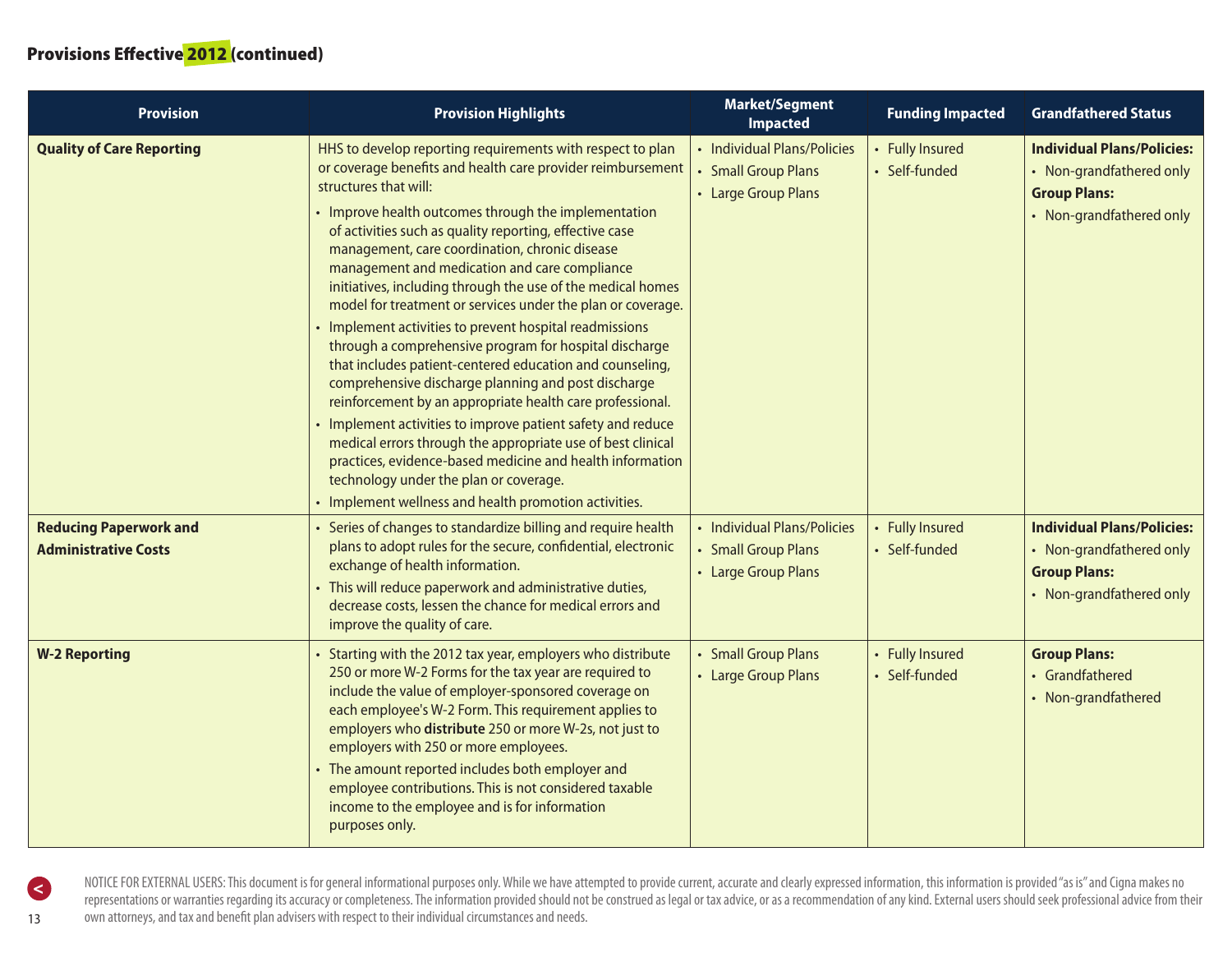# <span id="page-14-0"></span>Provisions Effective 2013

| <b>Provision</b>                              | <b>Provision Highlights</b>                                                                                                                                                                                                                                                                                                                                                                                                                                                                                                                                                                                                                                                         | <b>Market/Segment</b><br><b>Impacted</b>                                  | <b>Funding Impacted</b>          | <b>Grandfathered Status</b>                                   |
|-----------------------------------------------|-------------------------------------------------------------------------------------------------------------------------------------------------------------------------------------------------------------------------------------------------------------------------------------------------------------------------------------------------------------------------------------------------------------------------------------------------------------------------------------------------------------------------------------------------------------------------------------------------------------------------------------------------------------------------------------|---------------------------------------------------------------------------|----------------------------------|---------------------------------------------------------------|
| <b>Flexible Spending Account (FSA) Limits</b> | Contributions to health FSAs limited to \$2,500 a year per<br>employed person indexed for inflation.                                                                                                                                                                                                                                                                                                                                                                                                                                                                                                                                                                                | • Small Group Plans<br>• Large Group Plans                                | N/A                              | <b>Group Plans:</b><br>• Grandfathered<br>• Non-grandfathered |
| <b>Expanded Authority to Bundle Payments</b>  | Establishes a national pilot program to encourage<br>hospitals, doctors and other providers to work together<br>to improve the coordination and quality of patient care.                                                                                                                                                                                                                                                                                                                                                                                                                                                                                                            | • Individual Plans/Policies<br>• Small Group Plans<br>• Large Group Plans | • Fully Insured<br>• Self-funded | N/A                                                           |
| <b>Medicare Taxes</b>                         | Employers are required to withhold an additional 0.9%<br>Medicare tax on employee wages exceeding \$200,000.<br>While the 1.45% income tax withholding is still in place for<br>all employees and employers, the new Medicare tax adds<br>an additional 0.9% on wages and self-employment income<br>above \$200,000.<br>• The additional tax is only assessed on the individual, who is<br>ultimately responsible for the tax. However, employers who<br>do not withhold this additional income tax will be liable.<br>There is an additional Medicare tax of 3.8% on investment<br>income for Adjusted Gross Income (AGI) over \$200,000/<br>individual or \$250,000/joint filers. | N/A                                                                       | N/A                              | N/A                                                           |
| <b>Notice of Exchange</b>                     | All employers are required to notify all employees<br>(regardless of whether the employer provides or the<br>employee is enrolled in health coverage) of the new Health<br>Insurance Exchange marketplace.<br>Employers are expected to distribute the notice in late<br>summer or fall of 2013 based on pending regulations.                                                                                                                                                                                                                                                                                                                                                       | • Small Group Plans<br>• Large Group Plans                                | • Fully Insured<br>• Self-funded | <b>Group Plans:</b><br>• Grandfathered<br>• Non-grandfathered |

B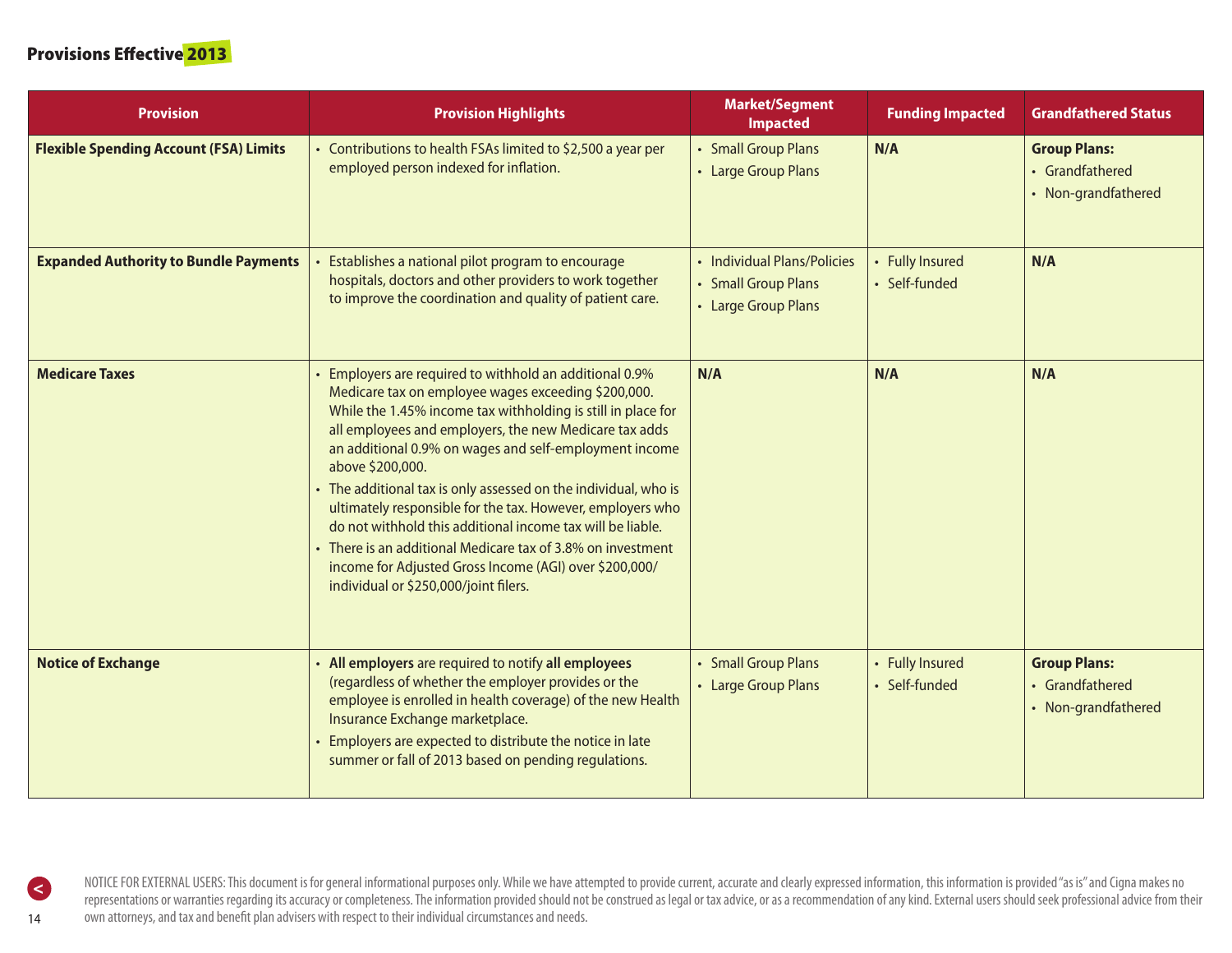<span id="page-15-0"></span>

| <b>Provision</b>                                                                                       | <b>Provision Highlights</b>                                                                                                                                                                                                                                                                                             | <b>Market/Segment</b><br><b>Impacted</b>      | <b>Funding Impacted</b>          | <b>Grandfathered Status</b>                                   |
|--------------------------------------------------------------------------------------------------------|-------------------------------------------------------------------------------------------------------------------------------------------------------------------------------------------------------------------------------------------------------------------------------------------------------------------------|-----------------------------------------------|----------------------------------|---------------------------------------------------------------|
| <b>Elimination of the Medicare Part D</b><br><b>Employer Subsidy for Prescription Drug</b><br>Coverage | Employers can no longer claim a deduction for<br>Medicare Part D employer subsidies for retiree<br>prescription drug coverage.                                                                                                                                                                                          | <b>Small Group Plans</b><br>Large Group Plans | • Fully Insured<br>• Self-funded | <b>Group Plans:</b><br>• Grandfathered<br>• Non-grandfathered |
| <b>Income Tax Deduction for Medical</b><br><b>Expenses</b>                                             | The amount of medical expenses required to claim a tax<br>deduction for medical expenses is increasing.<br>For those under age 65, the amount increases to 10% of<br>Adjusted Gross Income (AGI) for 2013.<br>For those age 65 or older and spouses, the amount remains<br>at 7.5% through 2016, then increases to 10%. | N/A                                           | N/A                              | N/A                                                           |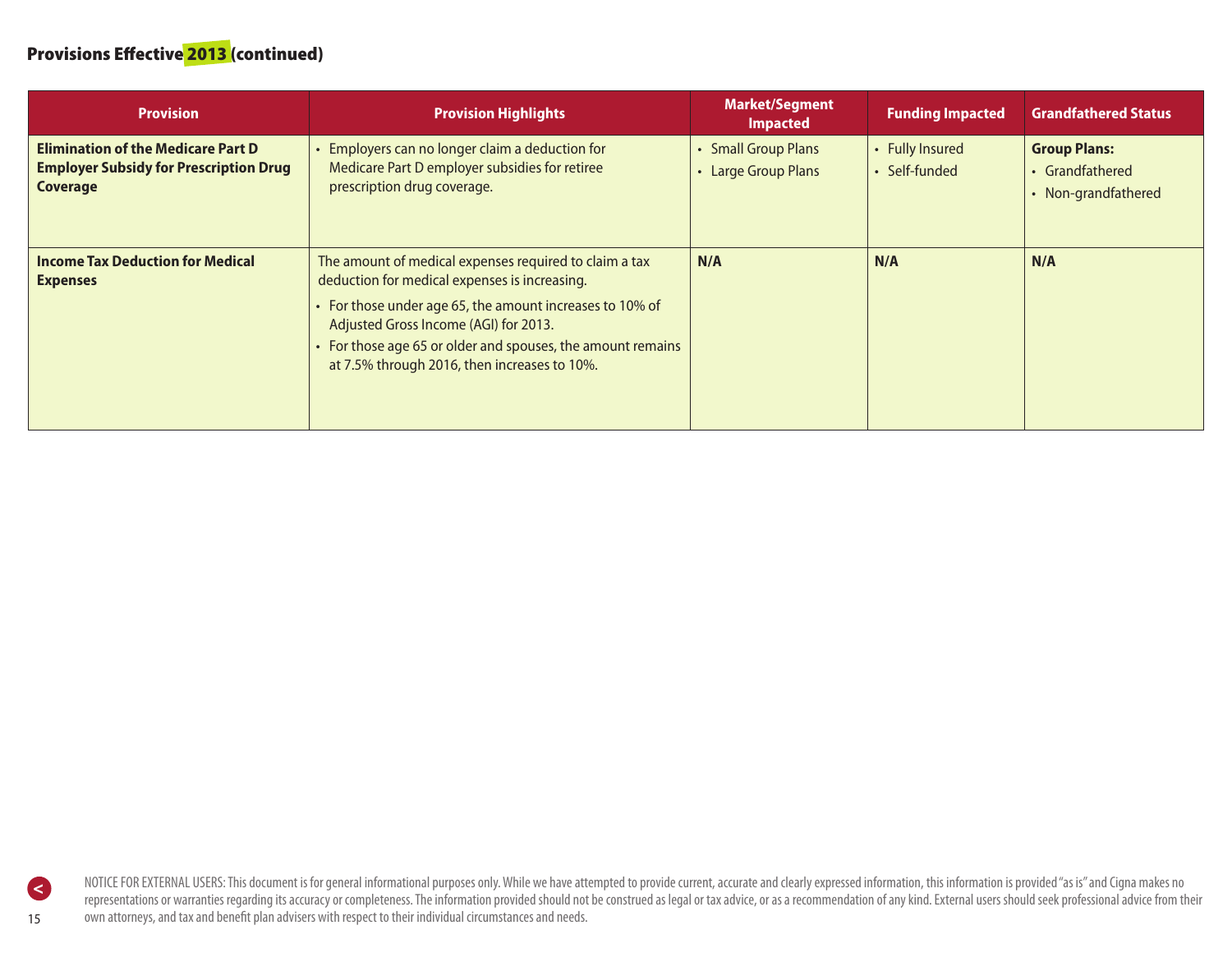<span id="page-16-0"></span>

| <b>Provision</b>                         | <b>Provision Highlights</b>                                                                                                                                                                                                                                                                                                                                                                                                                                                                                                                                                                                                                                                                                                                                                                                                                                                                                                                                 | <b>Market / Segment</b><br><b>Impacted</b>                                       | <b>Funding Impacted</b> | <b>Grandfathered Status</b> |
|------------------------------------------|-------------------------------------------------------------------------------------------------------------------------------------------------------------------------------------------------------------------------------------------------------------------------------------------------------------------------------------------------------------------------------------------------------------------------------------------------------------------------------------------------------------------------------------------------------------------------------------------------------------------------------------------------------------------------------------------------------------------------------------------------------------------------------------------------------------------------------------------------------------------------------------------------------------------------------------------------------------|----------------------------------------------------------------------------------|-------------------------|-----------------------------|
| <b>American Health Benefit Exchanges</b> | By 2014, states are required to operate a health care<br>Exchange(s) that will be a new option for individuals and<br>"small employers" to purchase health insurance or defer to the<br>federal government to establish an Exchange for its citizens.<br>(Prior to plan years beginning on or after 1/1/16, states have<br>the option of defining "small employer" as 1-50. For plan<br>years beginning on or after 1/1/16, it's uniformly 1-100.)<br>Carriers should have flexibility in product, cost sharing and<br>network design to meet the needs of consumers.<br>• The main objective of the Exchanges is to make health<br>insurance coverage more affordable, accessible and easier<br>to purchase for small businesses and individuals.<br>• In 2017, states may allow employers with more than 100<br>employees to purchase coverage on the Exchange.<br>• There are still many critical details yet to be determined by<br>HHS and the states. | • Individual Plans/Policies<br>• Small Group Plans<br>• Large Group Plans (2017) | • Fully Insured         | N/A                         |

NOTICE FOR EXTERNAL USERS: This document is for general informational purposes only. While we have attempted to provide current, accurate and clearly expressed information, this information is provided "as is" and Cigna ma representations or warranties regarding its accuracy or completeness. The information provided should not be construed as legal or tax advice, or as a recommendation of any kind. External users should seek professional adv own attorneys, and tax and benefit plan advisers with respect to their individual circumstances and needs.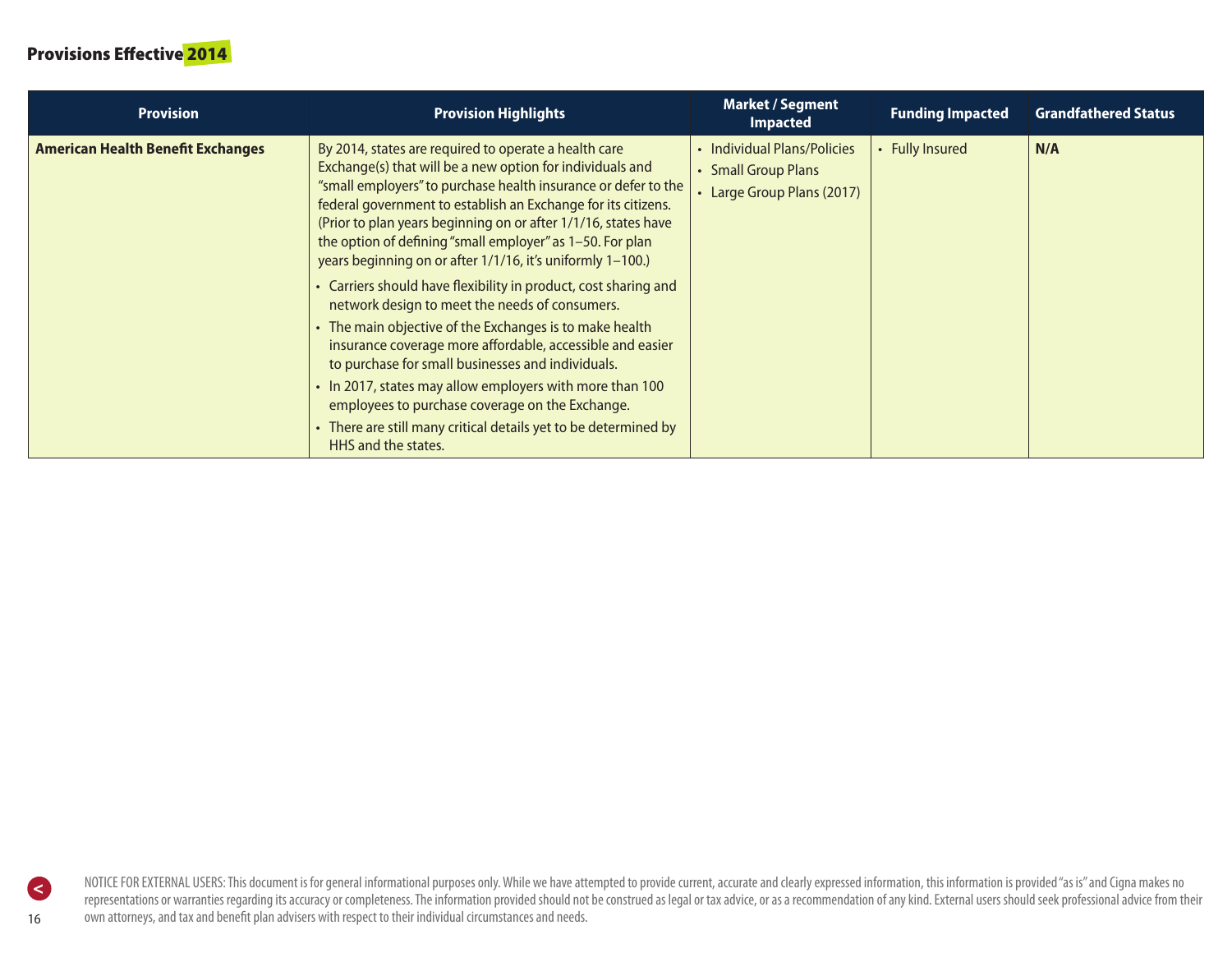<span id="page-17-0"></span>

| <b>Provision</b>          | <b>Provision Highlights</b>                                                                                                                                                                                                                                                                                                                                                                                                                                                                                                                                                                                                                                                                                                                                                                                                                                                                                                                                                                                                                                                                                                                                                                                                                                                                                                                                                                                                                         | <b>Market / Segment</b><br><b>Impacted</b>                                | <b>Funding Impacted</b>          | <b>Grandfathered Status</b> |
|---------------------------|-----------------------------------------------------------------------------------------------------------------------------------------------------------------------------------------------------------------------------------------------------------------------------------------------------------------------------------------------------------------------------------------------------------------------------------------------------------------------------------------------------------------------------------------------------------------------------------------------------------------------------------------------------------------------------------------------------------------------------------------------------------------------------------------------------------------------------------------------------------------------------------------------------------------------------------------------------------------------------------------------------------------------------------------------------------------------------------------------------------------------------------------------------------------------------------------------------------------------------------------------------------------------------------------------------------------------------------------------------------------------------------------------------------------------------------------------------|---------------------------------------------------------------------------|----------------------------------|-----------------------------|
| <b>Individual Mandate</b> | • All U.S. citizens and legal residents are required to have<br>"minimum essential coverage." Individuals who fail<br>to maintain coverage will be subject to a tax penalty<br>calculated monthly and paid annually. This penalty is<br>called a "shared responsibility payment."<br>• An individual has minimum essential coverage for any<br>month in which he or she is enrolled in one of the following<br>types of plans for at least one day:<br>- An employer group health plan<br>- An individual health insurance policy<br>- A government plan such as Medicare or Medicaid<br>• The annual penalties for 2014 through 2016 are shown<br>below. Beginning in 2017, penalties will increase based on<br>the cost of living.<br>- 2014: Greater of \$95 per adult and \$47.50 per child<br>under age 18 (maximum of \$285 per family) or 1% of<br>income over the tax-filing threshold<br>- 2015: Greater of \$325 per adult and \$162.50 per child<br>under age 18 (maximum of \$975 per family) or 2% over<br>the tax-filing threshold<br>- 2016: Greater of \$695 per adult and \$347.50 per child<br>under age 18 (maximum of \$2,085 per family) or 2.5%<br>over the tax-filing threshold<br>• Individuals who cannot afford coverage are exempt from<br>paying the penalty. Coverage is considered unaffordable<br>if the contribution toward minimum essential coverage is<br>more than 8% of the annual household income. There are | • Individual Plans/Policies<br>• Small Group Plans<br>• Large Group Plans | • Fully Insured<br>• Self-funded | N/A                         |
|                           | other exemptions as well.                                                                                                                                                                                                                                                                                                                                                                                                                                                                                                                                                                                                                                                                                                                                                                                                                                                                                                                                                                                                                                                                                                                                                                                                                                                                                                                                                                                                                           |                                                                           |                                  |                             |

NOTICE FOR EXTERNAL USERS: This document is for general informational purposes only. While we have attempted to provide current, accurate and clearly expressed information, this information is provided "as is" and Cigna ma representations or warranties regarding its accuracy or completeness. The information provided should not be construed as legal or tax advice, or as a recommendation of any kind. External users should seek professional adv own attorneys, and tax and benefit plan advisers with respect to their individual circumstances and needs.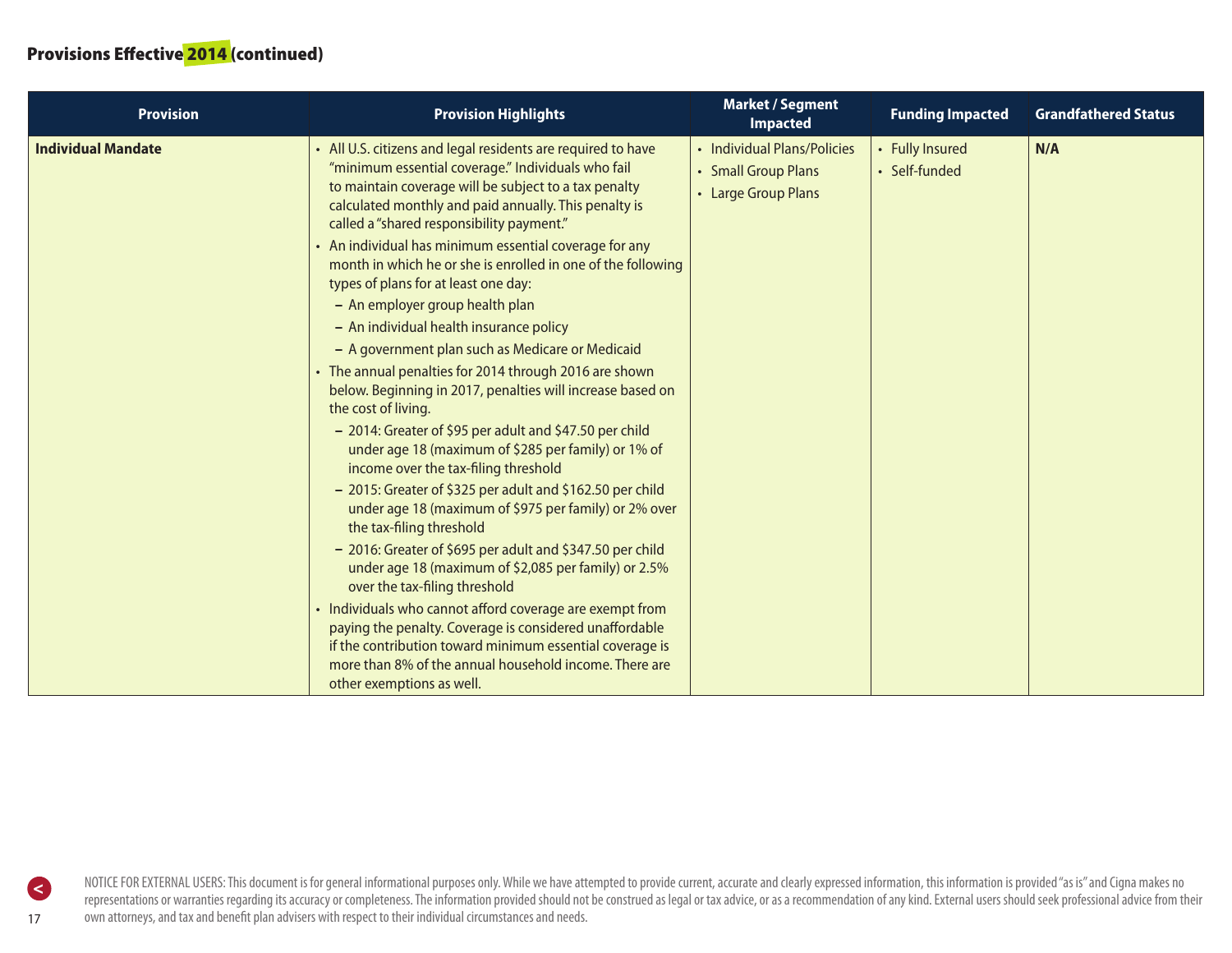<span id="page-18-0"></span>

| <b>Provision</b>        | <b>Provision Highlights</b>                                                                                                                                                                                                                                                                                                                                                                                                                                                                                                                                                                                                                                                                                                                                                                                                                                                                                                                                                                                                                                                                                                                                                                                                                                                                                                                                                                                                                                                                                                                                                                                                                                                                                                                                                 | <b>Market / Segment</b><br><b>Impacted</b>                                | <b>Funding Impacted</b>          | <b>Grandfathered Status</b>                                   |
|-------------------------|-----------------------------------------------------------------------------------------------------------------------------------------------------------------------------------------------------------------------------------------------------------------------------------------------------------------------------------------------------------------------------------------------------------------------------------------------------------------------------------------------------------------------------------------------------------------------------------------------------------------------------------------------------------------------------------------------------------------------------------------------------------------------------------------------------------------------------------------------------------------------------------------------------------------------------------------------------------------------------------------------------------------------------------------------------------------------------------------------------------------------------------------------------------------------------------------------------------------------------------------------------------------------------------------------------------------------------------------------------------------------------------------------------------------------------------------------------------------------------------------------------------------------------------------------------------------------------------------------------------------------------------------------------------------------------------------------------------------------------------------------------------------------------|---------------------------------------------------------------------------|----------------------------------|---------------------------------------------------------------|
| <b>Employer Mandate</b> | • The employer mandate applies to employers with 50 or<br>more full-time or full-time equivalent employees.<br>Employers must offer medical coverage that is "affordable"<br>(costs no more than 9.5% of an employee's wages) and<br>provides "minimum value" (covers 60%+ of total costs).<br>Coverage must be offered to full-time employees and<br>their dependent children up to age 26. Spouses are not<br>considered dependents per the legislation.<br>Employers will meet the requirement to offer coverage to<br>"substantially all" full-time employees if they offer coverage<br>to 95% of full-time employees and their dependents.<br>If no coverage is offered to full-time employees AND any<br>full-time employee receives premium assistance from the<br>federal government, the employer penalty is:<br>- \$2,000 annually for each full-time employee minus 30<br>If coverage is offered to full-time employees BUT any full-<br>time employee still receives premium assistance from the<br>federal government, the employer penalty is the lesser of:<br>- \$3,000 for each employee receiving premium assistance<br><b>OR</b><br>- \$2,000 per employee for each full-time employee<br>minus 30<br>• These are the penalties for 2014. The penalties will be<br>adjusted in 2015 and future years.<br>• For employers whose plan year, as of December 27, 2012,<br>began on a date other than January 1, no penalties will<br>apply if they offer the required coverage as of the first day<br>of their plan year beginning in 2014.<br>If an employer does not currently offer dependent<br>coverage, no penalty is due for the plan year beginning<br>in 2014 if the employer takes steps to offer dependent<br>coverage during the 2014 plan year. | • Small Group Plans (with<br>50 or more employees)<br>• Large Group Plans | • Fully Insured<br>• Self-funded | <b>Group Plans:</b><br>• Grandfathered<br>• Non-grandfathered |

NOTICE FOR EXTERNAL USERS: This document is for general informational purposes only. While we have attempted to provide current, accurate and clearly expressed information, this information is provided "as is" and Cigna ma representations or warranties regarding its accuracy or completeness. The information provided should not be construed as legal or tax advice, or as a recommendation of any kind. External users should seek professional adv own attorneys, and tax and benefit plan advisers with respect to their individual circumstances and needs.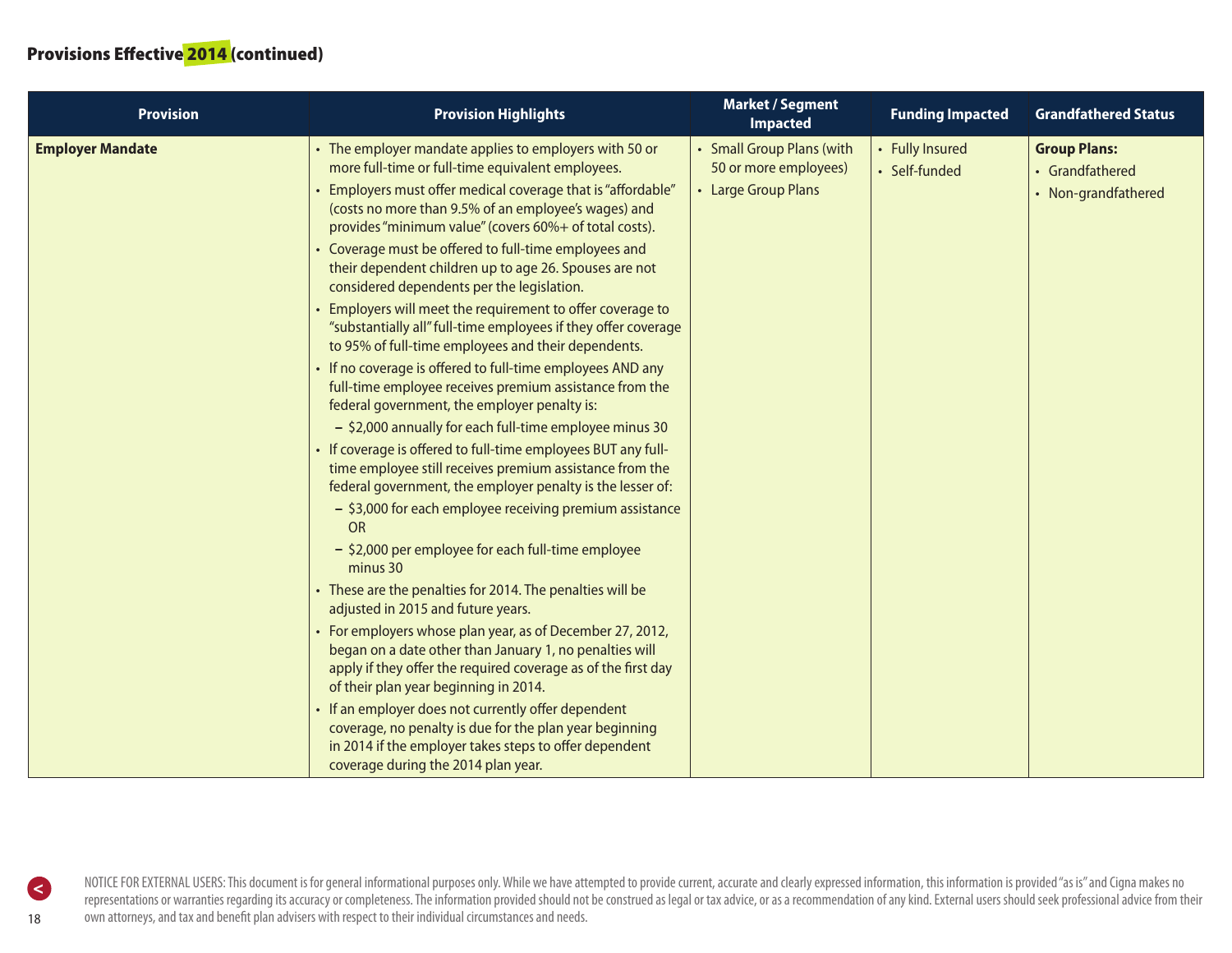<span id="page-19-0"></span>

| <b>Provision</b>                 | <b>Provision Highlights</b>                                                                                                                                                                                                                                                                                                                                                                                                                                                                                                                                                                                                                                                                                                                                                                                                                                                                                                                                                                                                                                                                                                                                                                                                                                                                                                                                                                                                                                                                                                                                                                                                                                                                                                                                    | <b>Market/Segment</b><br><b>Impacted</b>                                                    | <b>Funding Impacted</b> | <b>Grandfathered Status</b>                                                                                      |
|----------------------------------|----------------------------------------------------------------------------------------------------------------------------------------------------------------------------------------------------------------------------------------------------------------------------------------------------------------------------------------------------------------------------------------------------------------------------------------------------------------------------------------------------------------------------------------------------------------------------------------------------------------------------------------------------------------------------------------------------------------------------------------------------------------------------------------------------------------------------------------------------------------------------------------------------------------------------------------------------------------------------------------------------------------------------------------------------------------------------------------------------------------------------------------------------------------------------------------------------------------------------------------------------------------------------------------------------------------------------------------------------------------------------------------------------------------------------------------------------------------------------------------------------------------------------------------------------------------------------------------------------------------------------------------------------------------------------------------------------------------------------------------------------------------|---------------------------------------------------------------------------------------------|-------------------------|------------------------------------------------------------------------------------------------------------------|
| <b>Essential Health Benefits</b> | On December 19, 2011, HHS issued a bulletin outlining<br>proposed policies and the approach it intends to pursue in<br>rulemaking for defining Essential Health Benefits (EHB).<br>Beginning on January 1, 2014, non-grandfathered<br>Individual and Small Group plans offered inside and<br>outside the Exchanges must cover the EHB.<br>No lifetime or annual limits on the dollar amount of EHB.<br>• EHB must include items and services within the following<br>10 benefit categories:<br>- Ambulatory patient services<br>- Emergency services<br>- Hospitalization<br>- Maternity and newborn care<br>- Mental health and substance abuse disorder services<br>(including behavioral health treatment)<br>- Prescription drugs<br>- Rehabilitative and habilitative services and devices<br>- Laboratory services<br>- Preventive and wellness services and chronic disease<br>management<br>- Pediatric services, including oral and vision care<br>States will select an existing health plan as a "benchmark"<br>to establish the services and items included in the Essential<br>Health Benefits package for 2014 and 2015.<br>States will choose from one of four health insurance plan<br>options as a benchmark:<br>- the largest plan based on enrollment in any of the three<br>largest small group products in the state<br>- any one of the three largest state employee health plans<br>- any one of the three largest federal employee health<br>plan options<br>- the largest HMO plan offered in the state's<br>commercial market<br>For states that do not choose, the benchmark will be the<br>small group plan with the largest enrollment in the state.<br>For 2016 and beyond, HHS will reassess the proposed<br>benchmark process. | • Individual Plans/Policies<br>• Small Group Plans<br>(to 100 Lives)<br>• Large Group Plans | • Fully Insured         | <b>Individual Plans/Policies:</b><br>• Non-grandfathered only<br><b>Group Plans:</b><br>• Non-grandfathered only |

NOTICE FOR EXTERNAL USERS: This document is for general informational purposes only. While we have attempted to provide current, accurate and clearly expressed information, this information is provided "as is" and Cigna ma representations or warranties regarding its accuracy or completeness. The information provided should not be construed as legal or tax advice, or as a recommendation of any kind. External users should seek professional adv own attorneys, and tax and benefit plan advisers with respect to their individual circumstances and needs.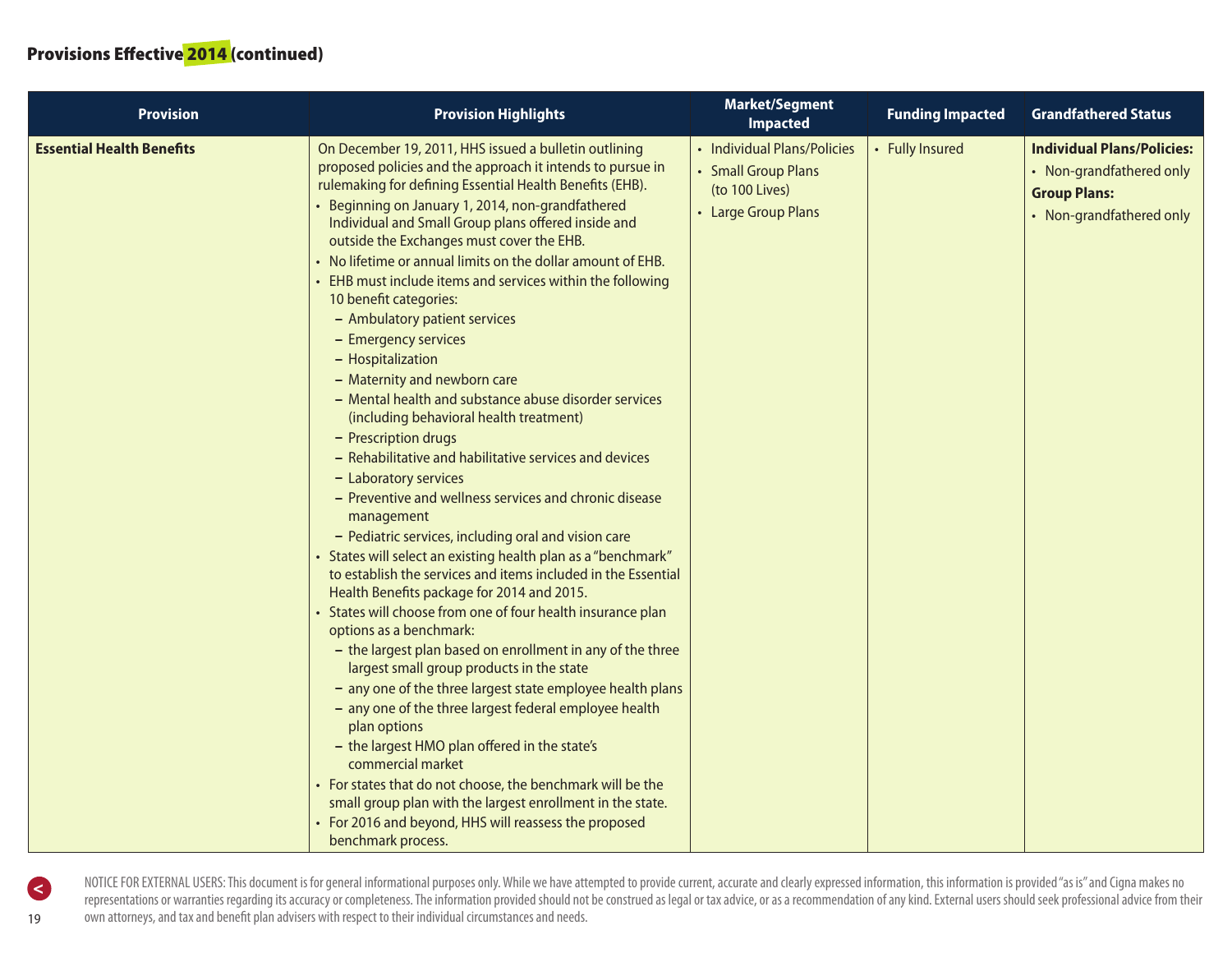<span id="page-20-0"></span>

| <b>Provision</b>                                                    | <b>Provision Highlights</b>                                                                                                                                                                                                                                                                                                                                                                                                                                                                                                                                                                                                                                                                                                                                                                                                                                                                                                                             | <b>Market/Segment</b><br>Impacted                                         | <b>Funding Impacted</b>               | <b>Grandfathered Status</b>                                                                                                                  |
|---------------------------------------------------------------------|---------------------------------------------------------------------------------------------------------------------------------------------------------------------------------------------------------------------------------------------------------------------------------------------------------------------------------------------------------------------------------------------------------------------------------------------------------------------------------------------------------------------------------------------------------------------------------------------------------------------------------------------------------------------------------------------------------------------------------------------------------------------------------------------------------------------------------------------------------------------------------------------------------------------------------------------------------|---------------------------------------------------------------------------|---------------------------------------|----------------------------------------------------------------------------------------------------------------------------------------------|
| <b>No Preexisting Conditions for all Ages</b>                       | • Part of the Patient's Bill of Rights.<br>• A preexisting condition limitation cannot be applied<br>to any enrollee (employee, spouse or dependent),<br>regardless of age.                                                                                                                                                                                                                                                                                                                                                                                                                                                                                                                                                                                                                                                                                                                                                                             | • Individual Plans/Policies<br>• Small Group Plans<br>• Large Group Plans | <b>Fully Insured</b><br>• Self-funded | <b>Individual Plans/Policies:</b><br>• Non-grandfathered only<br><b>Group Plans:</b><br>• Grandfathered<br>• Non-grandfathered               |
| <b>Clinical Trials</b>                                              | If a plan or issuer's coverage provides coverage to a<br>qualified individual, then such plan or issuer:<br>- May not deny the individual participation in the<br>clinical trial;<br>- May not deny (or limit or impose additional conditions<br>on) the coverage of routine patient costs for items and<br>services furnished in connection with participation in<br>the trial; and<br>- May not discriminate against the individual on the basis<br>of the individual's participation in such trial.<br>Coverage of benefits for routine patient care services must<br>be provided outside of the plan's health care provider<br>network unless out-of-network benefits are otherwise<br>provided by the plan.<br>Approved clinical trial means a phase I, phase II, phase III<br>or phase IV clinical trial that is conducted in relation to the<br>prevention, detection or treatment of cancer or other life-<br>threatening disease or condition. | • Individual Plans/Policies<br>• Small Group Plans<br>• Large Group Plans | • Fully Insured<br>• Self-funded      | <b>Individual Plans/Policies:</b><br>• Non-grandfathered only<br><b>Group Plans:</b><br>• Non-grandfathered only                             |
| <b>Dollar Limits on Essential Health</b><br><b>Benefits: Annual</b> | Part of the Patient's Bill of Rights.<br>Restricted annual limits are allowed on the dollar value<br>of essential health benefits until 2014. After 2014, annual<br>dollar limits will be prohibited on the dollar value of<br>essential health benefits.                                                                                                                                                                                                                                                                                                                                                                                                                                                                                                                                                                                                                                                                                               | • Individual Plans/Policies<br>• Small Group Plans<br>• Large Group Plans | • Fully Insured<br>• Self-funded      | <b>Individual Plans/Policies:</b><br>• Non-grandfathered only<br><b>Group Plans:</b><br>• Grandfathered<br>• Non-grandfathered               |
| <b>Health Insurance Industry Fee</b>                                | This annual fee on health insurers applies to insured<br>individual and group medical, dental and vision plans. It<br>is paid by insurers based on each insurer's share of health<br>insurance premiums.<br>The fee is being built into rates and is expected to add 2% to<br>2.5% to premiums in 2014 and 3% to 4% in future years.                                                                                                                                                                                                                                                                                                                                                                                                                                                                                                                                                                                                                    | • Individual Plans/Policies<br>• Small Group Plans<br>• Large Group Plans | • Fully Insured                       | <b>Individual Plans/Policies:</b><br>• Grandfathered<br>• Non-grandfathered<br><b>Group Plans:</b><br>• Grandfathered<br>• Non-grandfathered |

NOTICE FOR EXTERNAL USERS: This document is for general informational purposes only. While we have attempted to provide current, accurate and clearly expressed information, this information is provided "as is" and Cigna ma representations or warranties regarding its accuracy or completeness. The information provided should not be construed as legal or tax advice, or as a recommendation of any kind. External users should seek professional adv own attorneys, and tax and benefit plan advisers with respect to their individual circumstances and needs.

 $\bullet$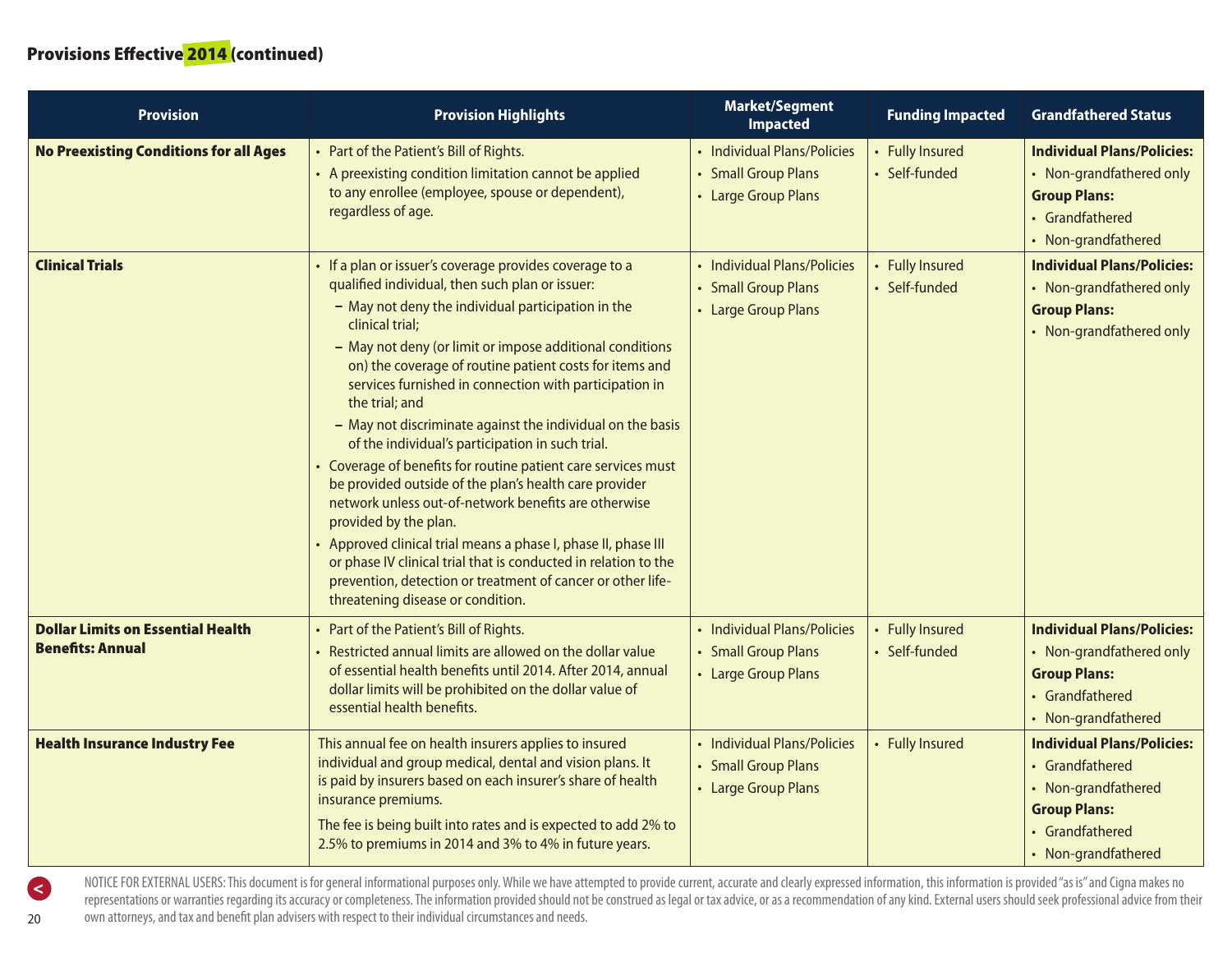<span id="page-21-0"></span>

| <b>Provision</b>                            | <b>Provision Highlights</b>                                                                                                                                                                                                                                                                                                                                                                                                                                                                                                                                    | <b>Market/Segment</b><br><b>Impacted</b>                                  | <b>Funding Impacted</b>          | <b>Grandfathered Status</b>                                                                                                                  |
|---------------------------------------------|----------------------------------------------------------------------------------------------------------------------------------------------------------------------------------------------------------------------------------------------------------------------------------------------------------------------------------------------------------------------------------------------------------------------------------------------------------------------------------------------------------------------------------------------------------------|---------------------------------------------------------------------------|----------------------------------|----------------------------------------------------------------------------------------------------------------------------------------------|
| <b>Reinsurance Assessment</b>               | • This annual fee will apply to insured and self-insured health<br>plans from 2014 through 2016. The funds will be used to<br>lessen the impact of high-risk individuals entering the<br>individual market.<br>Insurers are responsible for paying the fee for insured plans.<br>Employers with self-insured plans may choose to pay the<br>fee directly or have their administrator pay the fee on their<br>behalf.<br>• The estimated cost is:<br>- \$60-\$90 per member per year (PMPY) in 2014<br>$-$ \$40-\$60 PMPY in 2015<br>$-$ \$25-\$35 PMPY in 2016 | • Individual Plans/Policies<br>• Small Group Plans<br>• Large Group Plans | • Fully Insured<br>• Self-funded | <b>Individual Plans/Policies:</b><br>• Grandfathered<br>• Non-grandfathered<br><b>Group Plans:</b><br>• Grandfathered<br>• Non-grandfathered |
| <b>Guaranteed Availability/Renewability</b> | Each health insurance issuer that offers health insurance<br>coverage in the individual or group market in a state must<br>accept every employer and individual in the state that<br>applies for such coverage.<br>If a health insurance issuer offers health insurance coverage<br>in the individual or group market, the issuer must renew or<br>continue in force such coverage at the option of the plan<br>sponsor or the individual, as applicable.                                                                                                      | • Individual Plans/Policies<br>• Small Group Plans<br>• Large Group Plans | • Fully Insured                  | <b>Individual Plans/Policies:</b><br>• Non-grandfathered only<br><b>Group Plans:</b><br>• Non-grandfathered only                             |
| <b>Waiting Periods</b>                      | • The PPACA prohibits group health plans and health<br>insurance issuers offering group health coverage from<br>applying any waiting period that exceeds 90 days.                                                                                                                                                                                                                                                                                                                                                                                              | • Small Group Plans<br>• Large Group Plans                                | • Fully Insured<br>• Self-funded | <b>Group Plans:</b><br>• Grandfathered<br>• Non-grandfathered                                                                                |
| <b>Auto-Enrollment</b>                      | The legislation requires employers with more than 200<br>full-time employees that offer enrollment in one or more<br>health benefit plans to automatically enroll new full-<br>time employees in one of the plans and to continue the<br>enrollment of current employees in a health benefit plan<br>provided by the employer. The automatic enrollment<br>program must include adequate notice and opportunity to<br>opt out. This provision is not required to be implemented<br>until additional regulations expected in 2014 are issued.                   | • Large Group Plans                                                       | • Fully Insured<br>· Self-funded | <b>Group Plans:</b><br>• Grandfathered<br>• Non-grandfathered                                                                                |